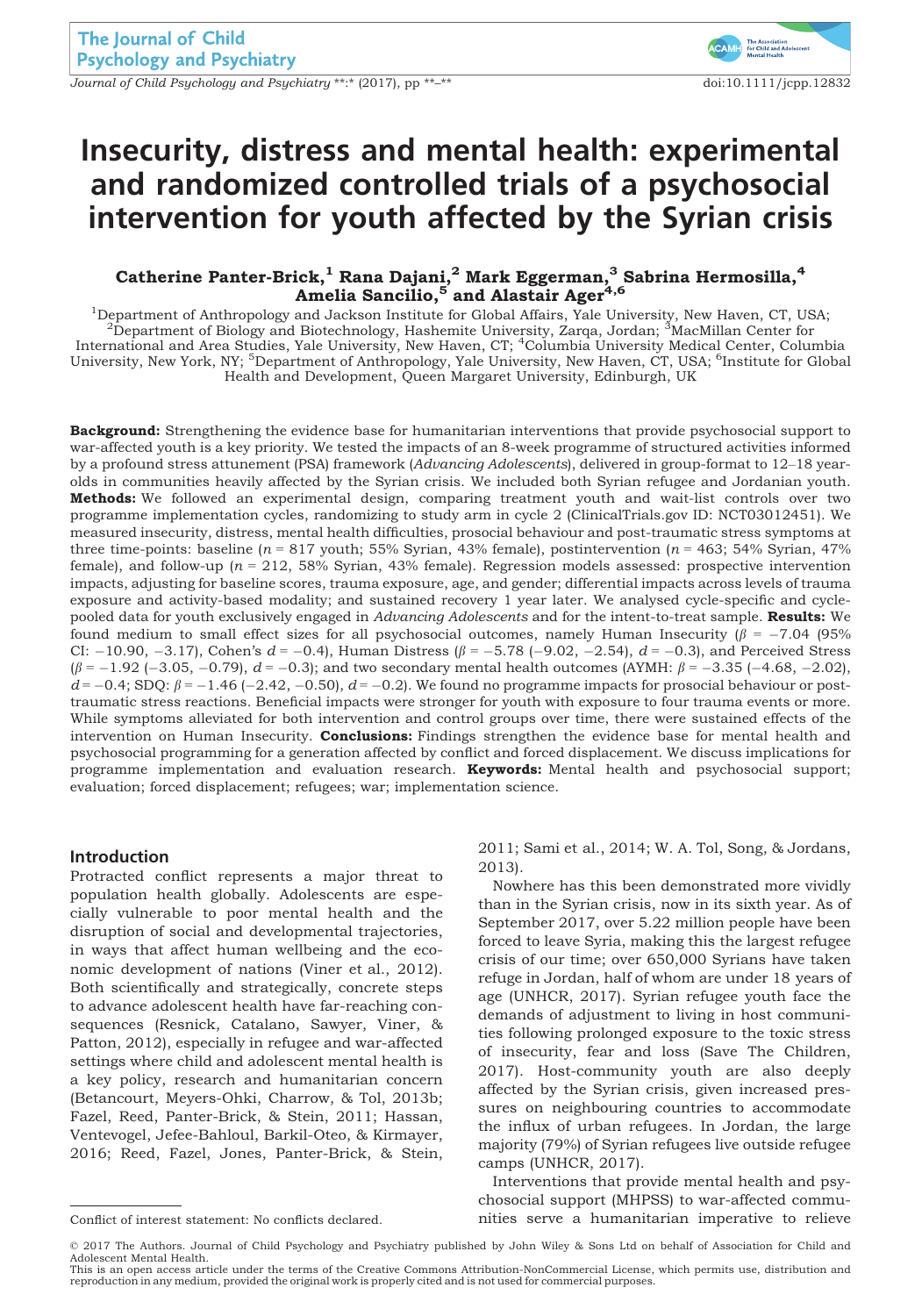suffering. They may be protective in decreasing psychological problems, or promotive in fostering positive psychological and social outcomes (Tol et al., 2013). They include specialized, clinical mental health services and focused psychosocial support (Bangpan, Dickson, Felix, & Chiumento, 2017; Tol et al., 2011). The evidence base that guides treatment and prevention efforts, however, remains severely limited (Dua et al., 2011; Ehntholt & Yule, 2006). Rigorous studies are skewed towards a focus on post-traumatic stress disorder (PTSD) and offer mixed findings, especially for age and gender (Jordans, Tol, Komproe, & de Jong, 2009). In-depth reviews conclude that mental health and psychosocial support (MHPSS) programmes have seldom been robustly evaluated in humanitarian settings (Blanchet et al., 2015; Tol et al., 2011), suggesting an urgent need to strengthen the evidence base (Ager et al., 2014). Several randomized trials in conflictaffected settings do suggest that brief, structured interventions – potential first-line treatments for depression, anxiety and post-traumatic stress disorder – can improve outcomes where carefully implemented (Betancourt et al., 2014; Jordans et al., 2010; Rahman et al., 2016). A critical research gap exists with respect to the impacts of the most frequently implemented psychosocial interventions, namely those aimed at promoting psychosocial wellbeing in children and adolescents, usually delivered in group format for a period of 1– 3 months (Bangpan et al., 2017; Tol et al., 2011). Indeed, few programme evaluations have featured explicit comparisons of youth accessing versus not accessing the interventions.

In response to specific calls to strengthen the evidence base for health interventions in humanitarian settings (Blanchet et al., 2015) and to address the mental health needs of Syrian refugees (Quosh, Eloul, & Ajlani, 2013), we partnered with Mercy Corps, a global humanitarian and development agency, to evaluate a psychosocial intervention targeted at a generation of children affected by the Syria crisis. Recognizing that adolescence is a key time for protecting the next generation and building its future, Mercy Corps began implementing its Advancing Adolescents programme in 2014 with community-based partner organizations in Jordan, Lebanon, Iraq, Syria and Turkey (Mercy Corps, 2014a, 2014b). These interventions were funded as part of the No Lost Generation initiative, launched in 2013 to address the devastating impacts of the Syria and Iraq crises (No Lost Generation, 2016). The campaign, led jointly by UNICEF, Mercy Corps, Save the Children and World Vision, has the potential to reach 400,000 adolescents in crisis settings in the Middle East [\(www.nolostgeneration.org](http://www.nolostgeneration.org)).

Advancing Adolescents [Arabic: Nubader] features structured, group-based activities that draw upon a profound stress attunement (PSA) framework to promote capacities for the mediation of extreme

and prolonged stress (Macphail, Niconchuk, & Elwer, 2017). Mercy Corps adopted the PSA platform to enhance young people's socioemotional development and mental health, support educational and skillsbuilding training, help with decision-making, develop empathy and resilience, and build strong ties in the community (Kurtz, 2016). Such programming may mitigate the impact of toxic stress on human development (Shonkoff et al., 2012). Indeed, the lay coaches who deliver the intervention are trained by Mercy Corps to understand how stress physiology affects brain function and how to facilitate experiential learning (Table 1). Programme sessions are made available to both Syrian refugee and host-community youth, separately for male and female, within urban areas, in safe and familiar community locations (Mercy Corps, 2014a). By 2016 in northern Jordan, Mercy Corps had trained 295 community partners and volunteers on stress attunement, in partnership with community-based organizations and Jordan's Ministries of Culture, Education and Planning (Mercy Corps, 2016).

Given the weak evidence base for skills and activity-based programming of this form and scale (Ager et al., 2014; Blanchet et al., 2015; Tol et al., 2011), we featured three design elements to enhance rigour of programme evaluation. First, we adopted an experimental design, to assess impacts beyond the changes observed in local comparison groups (controls). Second, we featured operational independence between teams responsible for research evaluation and programme implementation, to minimize potential desirability bias in participant responses. Third, we included a broad range of psychosocial, physiological and cognitive outcomes; we report here on psychosocial outcomes. Specific objectives were to test whether outcome measures differed for treatment versus controls, taking into account age, gender, lifetime trauma exposure and programme implementation cycle.

Our first research question (does the intervention work?) assessed programme effectiveness in alleviating insecurity and stress, as well as improving mental health difficulties and prosocial behaviour. Our main hypothesis was that the specific orientation to profound stress attunement, taken in delivering Advancing Adolescents, would alleviate, in youth, a sense of insecurity and distress. Further, it would improve mental health difficulties and enhance prosocial capacities in refugee and host communities. Our second question (for whom does the intervention work?) concerned differential treatment effects, with respect to trauma exposures, gender, age and programme modality. Our hypothesis was that differential trauma exposures for waraffected youth in refugee and host communities would have discernable impacts on programme responsiveness. Our third question (are intervention effects sustained?) examined impacts over the longer term with follow-up data collected around 1 year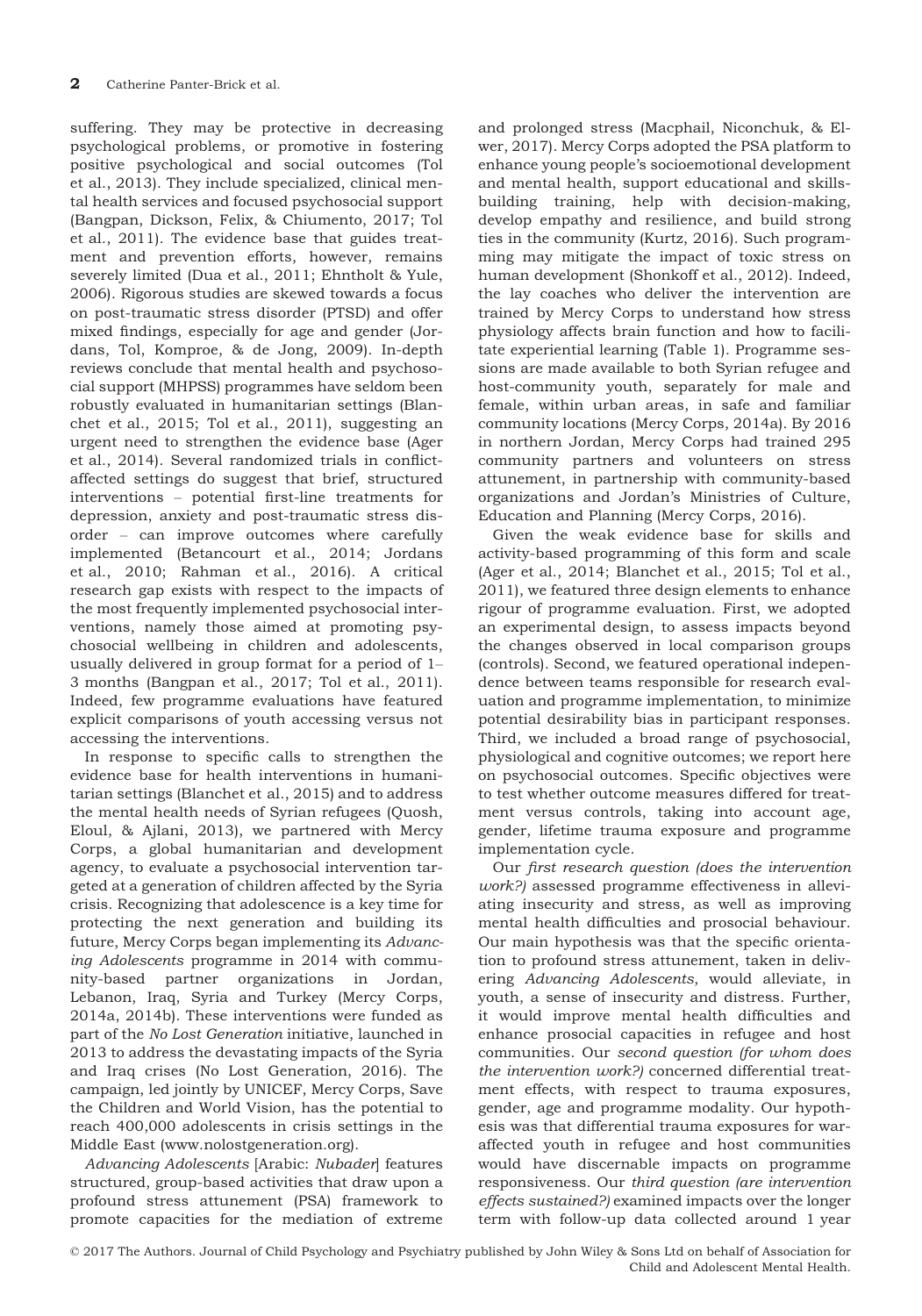#### Table 1 The Advancing Adolescents programme

- Focus: The Advancing Adolescents (Arabic: Nubader) programme is a structured, 8-week psychosocial intervention for adolescents in humanitarian crises, based on profound stress attunement processes. It features three elements that are widely viewed as important to support youth adjustment in contexts of complex emergencies: (a) safety: establishment of a 'safe space' within the community as a base for activities and site of protection, (b) support: facilitation of social support and self-expression and (c) structured, group-based activities.
- Beneficiaries: Refugee and host-community youth (12–18 years old). Eligibility is based on vulnerability and need, determined by Mercy Corps staff during screening interviews to assess age, self-reported mental health difficulties and poor access to local services. Siblings are included when families prefer brothers and sisters to travel and participate together.
- Sessions and structured activities: Sessions are open to gender-differentiated groups of 8–15 youth, where possible matched for age. A total of sixteen sessions are run, usually two per week, on weekdays or weekends. Sessions start on a rolling basis, once urban centres have obtained governmental authorization, adult coaches have completed training, and adolescents have signed up for specific modalities. Participants are given a choice of programme modalities, which range from fitness activities (nature walks, football), arts & crafts (sewing, graphic design, photography, singing & folklore, drama, theatre sessions), to vocational skills (hairdressing, beautician training) and technical skills (computer repairs, English language, first aid). To build strong community engagement, programme participants also design Community Development Project Plans that link them to community leaders and build social capital.
- Profound Stress Attunement (PSA) approach: The profound stress attunement approach is a community-based, nonclinical programme of psychosocial care to meet the psychosocial needs of at-risk children and improve social interactions with participatory approaches. It focuses on the practice of attunement, for developing safe emotional spaces, managing stressors and establishing healthy relationships. Attunement principles are based on the eight guidelines of the International Child Development Programme (Hundeide, 2013), whereby emotional interactions focus on showing positive feelings of love and affection, responding to the child's initiatives, establishing verbal and nonverbal emotional dialogue, and praising and showing approval, while mediational interactions lead to focusing together on activities and discussions, describing emotions and challenges, stimulating goal formation, memory retention, or creative expression, and practicing positive regulations such as goal planning and behavioural accountability (Macphail et al., 2017). This approach has been used in Southeast Asia, West Africa and the Middle East in programming for child soldiers and other war-affected child and adolescent populations.
- Practice elements: As coded in meta-reviews (Brown et al., 2017), sessions are built for psychoeducation, insight-building, cognitive strategies, relationship/rapport building, safe place, networking support, talent/skill building, communication skills, motivational enhancement and strategies for maintenance. In addition, sessions include a mix of refugee and nonrefugee youth, in order to promote coexistence and empathy for one another.
- Key innovation: The Profound Stress Attunement framework draws on neuroscience to communicate understanding of the impacts of long-term stressors on human emotions and everyday behaviours. Participants are taught to recognize the reactions of the 'emotional brain' in response to experiences of profound stress, in order to manage impulse control, assess risk, approach the future with effective skills and strategies, rebuild empathy for self and compassion for others in the community (Mercy Corps 2016).
- Coaches and training programme: Male and female coaches are lay volunteers (21–60 year-old) from the local area. They complete a 16-day training in program delivery, to work as instructors, facilitators, mentors and animators. The Coaches Foundation Training Programme focuses on emotional and behavioural regulation ('Hearts and Heads') and experiential learning ('Creative Facilitation'). The manual incorporates the following components: practicing healthy communication; defining profound stress, its impact on the human brain, and principles of attunement; developing gender equity and adolescent protection; building psychosocial resilience; and enhancing skills of creative facilitation for effective technical training. The coaches develop technical training 'session plans' to lead structured activities, with guidance from Mercy Corps.
- Quality management and supervision: Training, implementation, and assessments (e.g. session plans, delivery of technical skills, goal-setting for youth in development plans, attendance) are undertaken by the Mercy Corps monitoring and evaluation team. Training guidelines reinforce an understanding of key objectives, quality assurance and quality improvement. A lay coordinator monitors and supports the project plans during their development and implementation. Weekly meetings are scheduled to review progress, share experiences and address issues arising. Refresher training courses are offered to lay coaches before each new cycle of implementation. Coordinators and coaches who identify cases of concern use referral pathways modelled after UNHCR.

Location: Youth centres, designed as 'Adolescent Friendly Spaces' in partnership with local community-based organizations engaged in building civic society or development training, open 9 am to 9 pm. In northern Jordan, the programme was implemented in the urban centres of Irbid, Jarash, Mafraq, Ajloun and Zarqa governorates, with the support of community-based organizations and Jordan's Ministry of Culture, Ministry of Education, and Ministry of Planning (Mercy Corps, 2016).

after programme completion. In the absence of additional programming, we expected potential impacts to attenuate for youth exposed to the intervention, affecting recovery over time.

## Methods

## Intervention and setting

The intervention was run by Mercy Corps, whose staff screened and enrolled youth residing in Jordanian urban centres into five cycles of programme delivery (2014–2016). Consisting of sixteen sessions (over 8 weeks), the intervention explicitly integrated Syrian refugees and Jordanian hosts in

gender-differentiated groups of ten to fifteen youth per group, age-matched where possible (Table 1). The sessions were run by adult lay facilitators from the local community, trained by Mercy Corps to enhance safety and psychosocial support while imparting life skills for vulnerable children and adolescents. Eligibility of beneficiaries (refugees and host-community youth, 12–18 years old) was determined by Mercy Corps staff through screening for children's mental health difficulties and poor access to basic services. Youth chose from a range of programme modalities that included fitness, arts/ crafts, vocational skills and technical skills. Transport for participants by bus was provided, where needed, to the community centres hosting registration, training and activities. The programme was implemented on a rolling basis, when official authorization, coach training and modality enrolments were complete.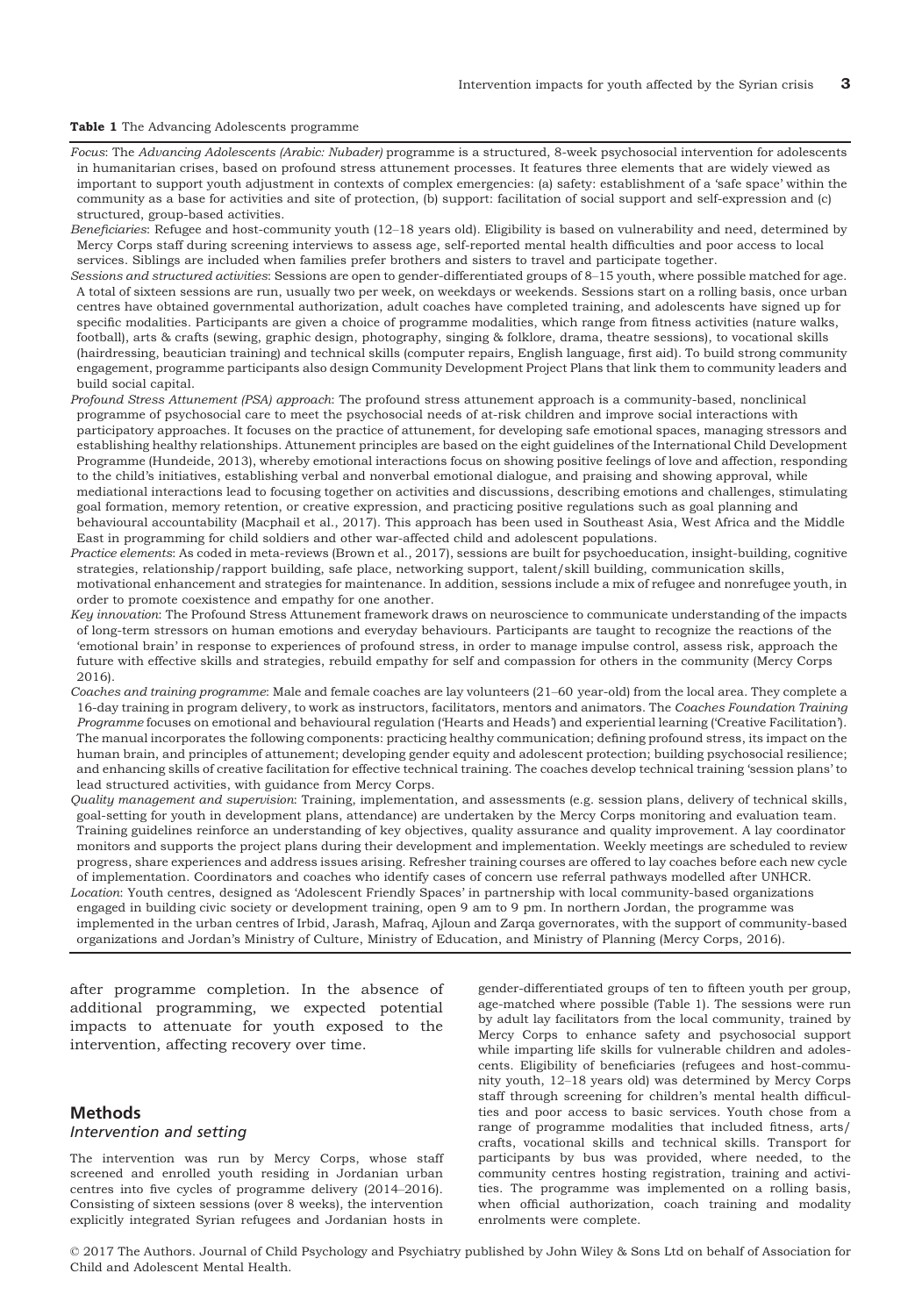#### Study design

In design and sample size, we followed guidelines to detect 0.3 effect sizes for the evaluation of psychosocial and behavioural therapies; such effect sizes are potentially achievable and clinically significant for youth in humanitarian settings (Ager, Ager, Stavrou, & Boothby, 2011; Betancourt et al., 2014). The research study (March 2015–February 2016) coincided with two programme implementation cycles conducted by Mercy Corps in spring and winter, each implemented in four sites. Using Mercy Corps data for our sampling frame (Figure 1), we recruited adolescents who had enrolled at the time of study and were available for baseline assessment ( $n = 817$ ). This sample represented 20% of the 4,150 young people enrolled by Mercy Corps over five implementation cycles in 2014–16, and 48% of the 1,710 youth enrolled over the two cycles captured by the study. It excluded youth  $(n = 872)$  who had begun sessions or were otherwise unavailable for participation. There were 14 cases of parent refusals and seven cases with incomplete data, including two cases with mental and physical difficulties preventing communication. Study cycle 1 (March–June 2015) took place in the urban centres of Irbid, Jarash, Mafraq and Ajloun. One author (RD) was responsible for allocation to treatment and control groups: youth who could complete sessions before the fasting month of Ramadan (mid-June) were assigned to the treatment group, while those unable to participate during this period due to unavailability of trained coaches were wait-listed as controls. This represented a quasi-experimental trial: we could not ethically assign participants to treatment/control study arms on the basis of a coin-toss randomization, since Mercy Corps was not guaranteed funding renewal and could not promise future programming in the area. Study cycle 2 (September 2015–February 2016) was undertaken after donors had renewed funding, for activities in Irbid, Jarash, Mafraq and Zarqa urban centres. Here, we adopted a fully randomized design, with controls explicitly wait-listed for the next available cycle of programme iteration. Informed consent was given prior to the randomization process, with both participants and fieldworkers blinded to randomization outcome. Families consented to a coin-toss allocation (ratio 1:1) of lollipop colours to study arms, with each youth selecting one of two coloured lollipops from an opaque cloth bag. Once baseline assessments were complete, one author (RD) completed the coin toss, informing families of an immediate or delayed programme start-date. This process was completed independently at each site, for each program modality, to accommodate different starttimes of Mercy Corps activities. We re-interviewed treatment/ control youth after 10 weeks, for postintervention data (T2). We scheduled the follow-up (T3, July–August 2016) between seven and fourteen months (with an average of 11 months) thereafter, scheduling assessments after the period of school exams and avoiding the fasting month of Ramadan.

The study received formal approval from the Prime Minister's Office of Jordan and ethics approval by Yale University, and was registered at ClinicalTrials.gov [\(https://clinicaltrials.gov/ct2/](https://clinicaltrials.gov/ct2/show/NCT03012451) [show/NCT03012451](https://clinicaltrials.gov/ct2/show/NCT03012451)). Written informed consent was obtained from community leaders, parents and adolescents. The evaluation team, recruited and trained independently from Mercy Corps, included Syrian/Jordanian research managers, field supervisors and male/female interviewers. The same personnel undertook all surveys with adolescents, in Arabic; interviews were held in private, concluding with small gifts of toiletries. The sponsor (Elrha's Research for Health in Humanitarian Crises R2HC Programme), funded equally by the Wellcome Trust and the UK Government, had no role in the design or conduct of data collection or analysis.

#### Outcomes measures

We measured three dimensions of psychological burden: human insecurity, relevant to contextual experiences of fear

and safety; distress, relevant to psychosocial states of frustration and humiliation; and mental health difficulties, relevant to clinical concerns for treatment and prevention. Given the intervention rationale of profound stress attunement, primary outcomes were predefined as the reduction of psychosocial distress and insecurity, with mental health difficulties and prosocial behaviour as secondary outcomes related to potential enhancement of emotional and behavioural self-regulation. We also included a measure of post-traumatic stress reactions, due to its salience in war-related research, as an outcome untargeted by the intervention. We used regionally/internationally validated scales, chosen on the basis of their simplicity, cultural relevance, psychometric properties and usage in conflict areas. All instruments were reviewed by a panel of Syrian/Jordanian scholars and Western academics experienced in mental health research in Middle-Eastern settings, and piloted with Syrian/Jordanian adolescents.

To assess insecurity and stress, we implemented the Human Insecurity (HI) and Human Distress (HD) scales, developed and validated in the West Bank with Palestinian populations (Hamayel, Ghandour, Abu Rmeileh, & Giacaman, 2014; Ziadni et al., 2011). The HI (10 items) and HD (12 items) are 5-point Likert scales with scores expressed on a scale of 0–100. The HI covers issues such as worries regarding inability to obtain daily life necessities, losing a source of income, fears about the future and family safety. For comparison with other studies, high levels of insecurity were calculated as response scores corresponding to always/most of the time (Barber et al., 2016). The HD asks the extent to which youth feel unable to control important things in life, and feel frustrated, incapacitated, humiliated or unable to perform daily activities. To corroborate this measure, we implemented the Perceived Stress Scale (PSS; 14 items, 5-point Likert scale), assessing past-month feelings of being upset, nervous, angered, lacking control or inability to cope; while PSS was developed in Western contexts, the Arabic-language PSS was validated in Jordan (Almadi, Cathers, Mansour, & Chow, 2012).

To assess mental health difficulties, we used two scales: the Arab Youth Mental Health (AYMH) and the total difficulties subscale of the Strengths and Difficulties Questionnaire (SDQ). The former (21-item, 3-point scale) was specifically designed for the region and validated as a useful screening tool for depression and anxiety in Lebanese children (Mahfoud et al., 2011). The latter (20 items, 3-point scale) provides balanced coverage of emotional and behavioural mental health difficulties (Goodman & Goodman, 2009); the youth self-report version has been validated in Arabic (Almaqrami & Shuwail, 2004; Thabet, Stretch, & Vostanis, 2000), and used with Syrian refugees (Giordano et al., 2014) and other war-affected populations. Moreover, the Arabic version of the SDQ has been validated for use in epidemiological and clinical studies: it has value for screening at a population level and for predicting psychiatric diagnoses (Alyahri & Goodman, 2006). We used the SDQ prosocial subscale (5 items) to assess functional behaviour. Lastly, we implemented the Child Revised Impact of Events Scale (CRIES-8, 4-point scale), a screening tool measuring symptoms of post-trauma intrusion and avoidance, with good psychometric properties in war-affected Arab populations (Punamäki, Palosaari, Diab, Peltonen, & Qouta, 2015; Veronese & Pepe, 2013); we relied on dimensional scores, noting that CRIES≥17 points is predictive of symptoms of post-traumatic stress disorder ([http://www.childrenandwar.org\)](http://www.childrenandwar.org).

In addition to education, displacement and demographic data, we assessed trauma exposure with the Traumatic Events Checklist, adapted from the Harvard Trauma Questionnaire and Gaza Checklist for use with adolescents in conflict settings (Panter-Brick, Eggerman, Gonzalez, & Safdar, 2009). It features yes/no responses to 21 trauma items and an open-ended section to identify any other traumas and contextualize experiences. We used a Household Wealth Index (ownership of 12 prespecified items) to demarcate wealth differentials in humanitarian settings (Panter-Brick et al., 2009). We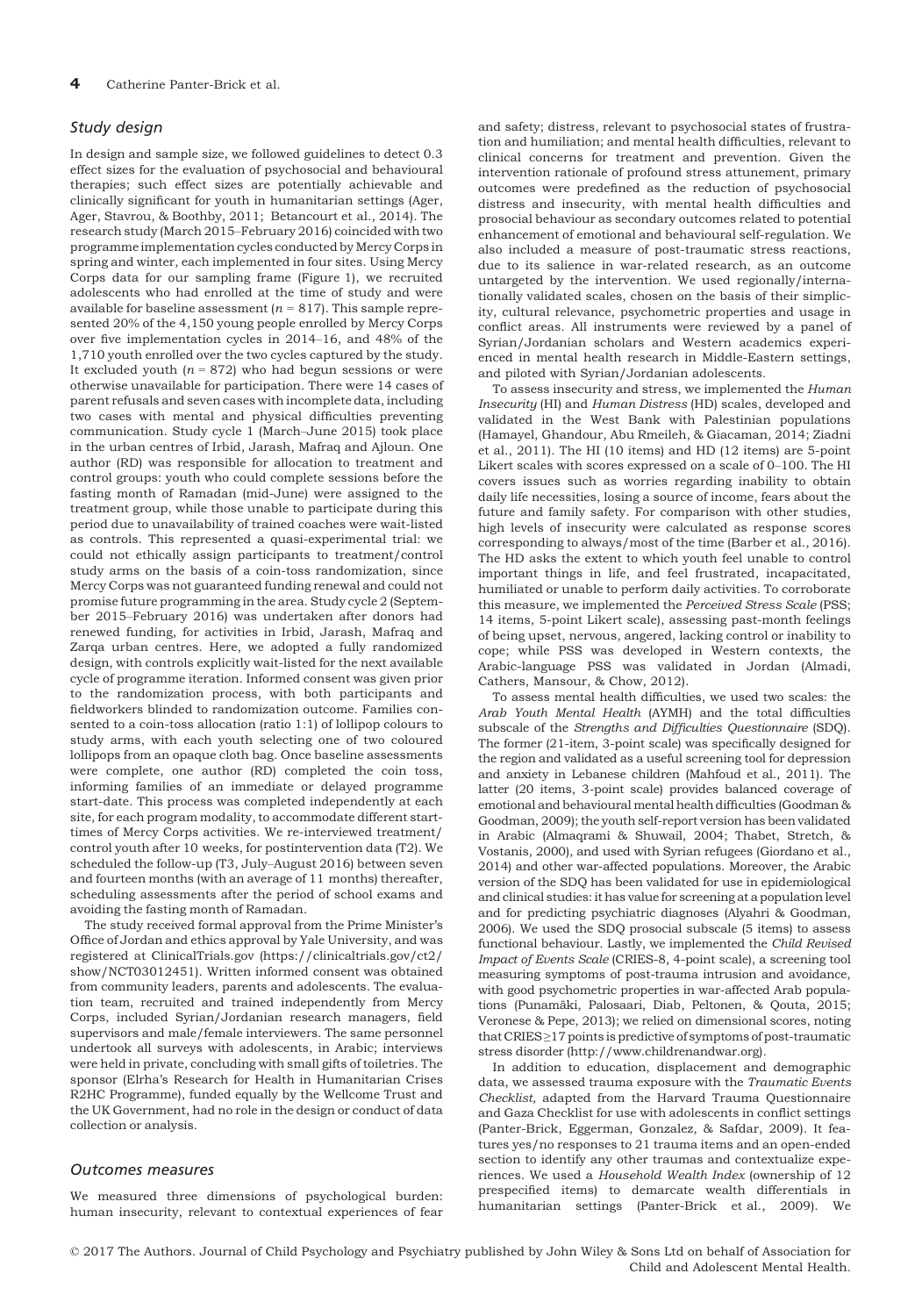



calculated the dependency ratio (dependents/nondependents) used for vulnerability assessment in Jordan (UNHCR Jordan, 2015). Finally, we recorded programme modality, session

participation, sibling attendance, simultaneous engagement in concurrent humanitarian programmes and reasons for lossto-follow-up.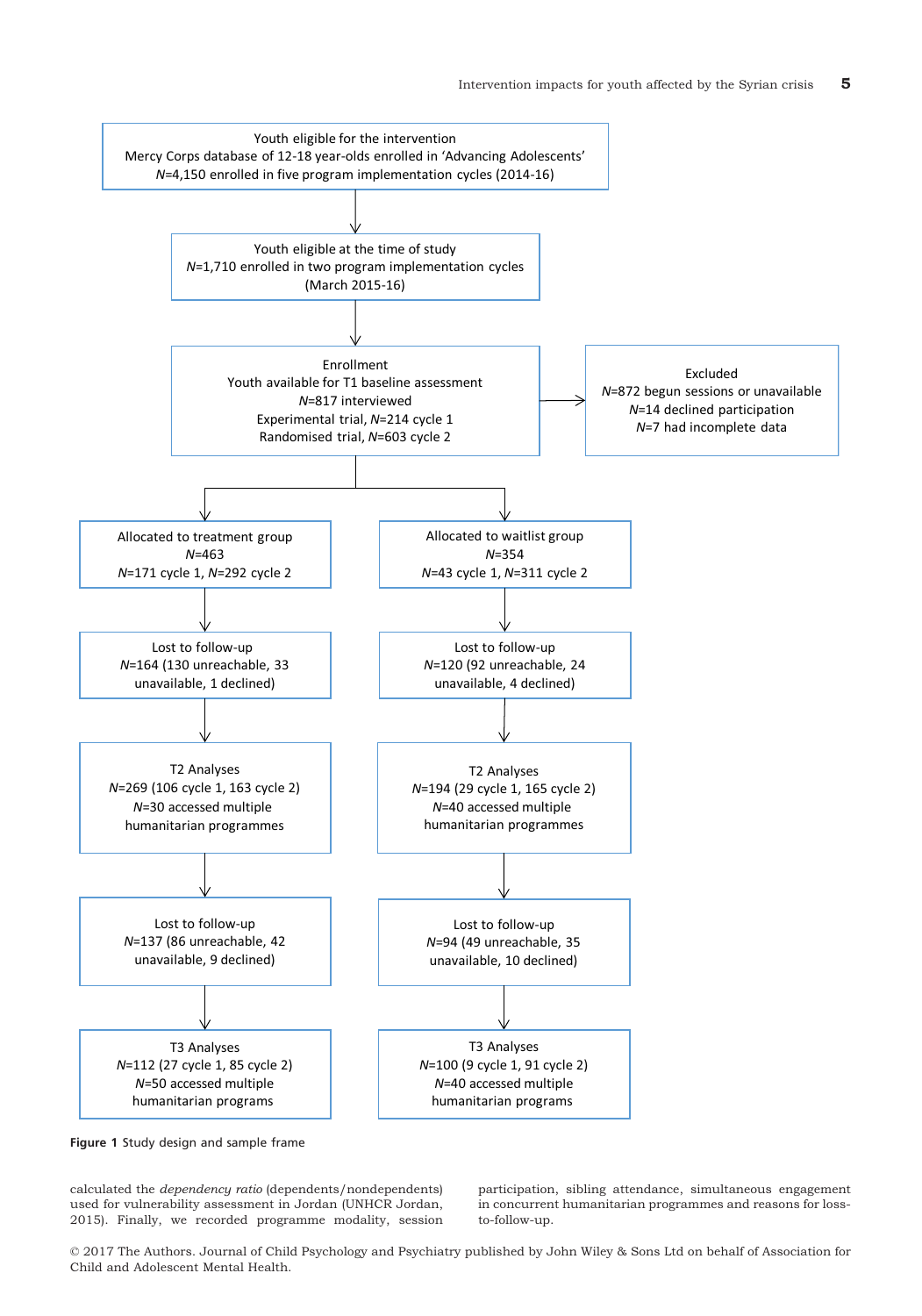## Analyses

We confirmed instrument reliability in test–retest data and internal consistency with Cronbach's  $\alpha$  (Panter-Brick et al., 2017); all scales had acceptable  $\alpha$  (HI  $\alpha$  = .78, HD  $\alpha$  = .83, PSS  $\alpha$  = .74, AYMH  $\alpha$  = .90, SDQ total difficulties  $\alpha$  = .71, CRIES,  $\alpha$  = .91), except for the SDQ prosocial ( $\alpha$  = .55); psychometric data are shown in Table S1. There were no ceiling/floor effects in baseline scores (Terwee et al., 2007), except for SDQ prosocial (30.1% at the highest level of prosocial behaviour) and CRIES (37.7% with no symptoms of post-traumatic stress reactions); such ceiling/floor effects were similarly distributed across intervention and control groups. We used all available data (item-level missingness was <1%), without imputation. We compared baseline characteristics between treatment/ control groups and cohorts retained/lost-to-follow-up with independent sample t-tests or chi-square tests. We then examined individual-level data for adolescents with complete measures at pre/postintervention.

For testing programme impacts, we ran multiple regression models on T2 endline scores, adjusted for T1 baseline symptom scores, to estimate the influences of study arm, age, gender, trauma exposure and programme implementation cycle. In additional models, we included interaction terms (age\*study arm, gender\*study arm, trauma exposure\*study arm) and potentially moderating and mediating variables (household wealth, child/parental education status, time since displacement). To examine potential differential impacts, we used stratified regression models by lifetime trauma exposure (above/below the mean number of traumas for the cohort), and included programme modality to compare skills and activitybased programme components. With T3 follow-up data, we repeated analyses to examine outcome trajectories for youth in the treatment group, relative to controls, adjusting for programme implementation cycle, age, gender and other variables of interest. We calculated effects sizes with Cohen's d, a measure to convey the substantive significance of research findings.

We examined the consistency of findings across cyclespecific and cycle-pooled datasets (adjusting for cycle). In cycle 1 of data collection, a concern was the potential noncomparability between intervention and control groups, due to the nonrandomized selection criteria. We conducted a propensity score matched (PSM) sensitivity analysis (Garrido et al., 2014) on cycle 1 data, based on caliper of 0.25 nearest neighbour, with replacement, and the complete variable list used in regression models, to address potential noncomparability (selection bias) between intervention and control groups. We chose PSM rather than regression discontinuity design to improve comparability across groups, given that the latter requires determination of a priori, clinically meaningful cutoffs for each outcome (Imbens & Lemieux, 2008). Having checked the robustness of regression models for cycle 1, and examined potential selection bias with respect to baseline characteristics of intervention and control groups for both cycles, we tabulated the comparable findings from regression models for both cycle-specific and cycle-pooled data.

Given the accessibility of concurrent interventions targeting youth affected by the Syrian crisis, we conducted analyses for the intent-to-treat sample (including all youth eligible for the study trial with pre/postintervention data in treatment and control groups) and for the Advancing Adolescents sample (excluding youth exposed to concurrent interventions and controls receiving treatment before the end of study). To ensure that observed effects were attributable to programme participation, the Advancing Adolescents sample thus excluded youth who engaged in other humanitarian programmes since baseline; to prospectively compare youth exposed versus not exposed to the intervention, it also excluded wait-list controls who accessed the programme before follow-up. We conducted primary analyses for the Advancing Adolescents sample, and

sensitivity analyses with the intent-to-treat sample, at both T2 and T3 time-points. We prospectively examined outcome trajectories for youth in the treatment group, relative to controls, adjusting for programme implementation cycle, age, gender and other variables. All analyses were performed with Stata 14.1, using svy commands to accurately estimate standard errors for data potentially clustered by family (siblings) and study site.

## **Results**

## Baseline characteristics

At baseline (Table S2), study trial participants included 817 adolescents (54.59% Syrian, 43.08% female), averaging 14.37 (SD 1.72) years of age, three-quarters of whom  $(n = 603, 73.81%)$  were in cycle 2 randomized to treatment and wait-list control groups. Participants in both implementation cycles had similar demographic characteristics, including trauma exposure and timeline since the most distressing trauma; as anticipated, however, those in cycle 1 (offered first-priority access in humanitarian programming) averaged higher baseline scores for HD, AYMH, and SDQ difficulties (all  $p < .001$ ). As expected, Syrian and Jordanian samples were similar in age, gender and treatment/control assignment, but differed in measures of wealth and wellbeing: Syrian refugees were poorer (Household Wealth Index,  $p < .001$  and reported higher symptom scores for all stress/mental health outcomes ( $p = .016$  to  $p < .001$ ). With respect to gender, girls reported higher baseline symptoms for all outcomes  $(p < .003$  to  $p < .0001$ ) except prosocial behaviour and post-traumatic stress reactions. Regional and international measures of distress and mental health difficulties were strongly correlated (e.g. HD and PSS, AYMH and SDQ difficulties,  $p < .0001$ ). Fifty-three per cent ( $n = 433$ ) of participants experienced high insecurity levels, answering always/most of the time to items on the HI scale.

Lifetime trauma exposure averaged 3.95 (SD 3.73) events for the cohort, with 6.36 (SD 3.25) trauma events for Syrian refugees and 1.08 (SD 1.63) trauma events for Jordanians ( $p < .0001$ ). Given that 82.5% of Syrian refugees reported ≥4 lifetime traumas, as compared to just 9.2% of Jordanians, categories of high/low-trauma exposure overlap with refugee/ nonrefugee status. For Syrians, the most oftenreported traumas were having witnessed bombardments (80.7%), having their homes forcibly searched by militia (71.5%), having seen homes demolished by militia (54.9%) and having seen wounded/dead bodies (53.8%). For Jordanians, these were having seen someone severely beaten (16.4%), had no access to medical care when severely ill (15.9%), and been in a bad accident (12.4%). Forty-four per cent ( $n = 358$ ) of study participants had baseline CRIES scores ≥17 points predictive of post-traumatic stress reactions. Refugees had been displaced from Syria on average 2.78 (SD 0.95) years; in terms of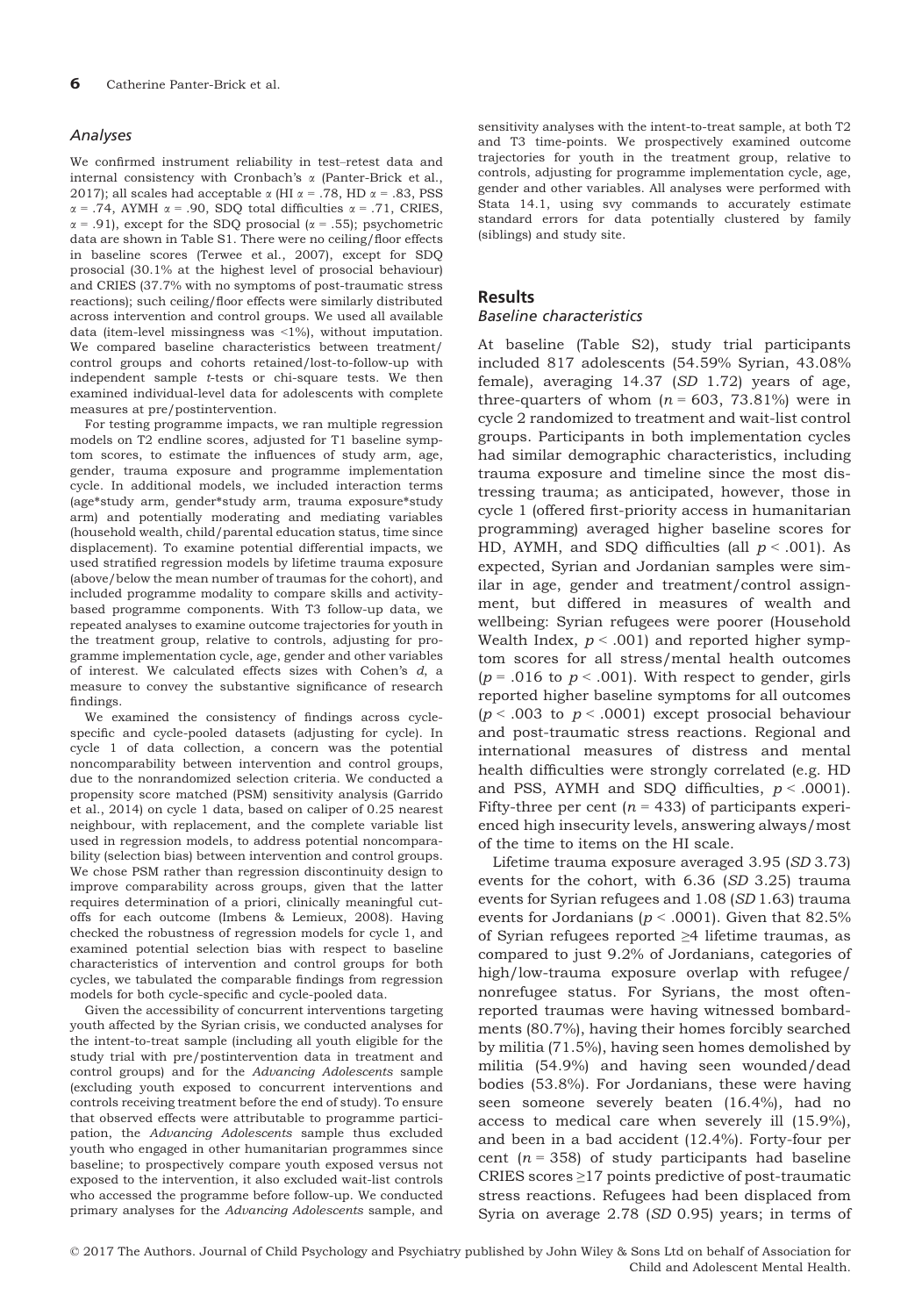dependency ratio, half (50.3%) were classed as severely vulnerable, corresponding with published data for Syrian refugees in Jordan (51.0%, dependency ratio ≥1.8; UNHCR Jordan, 2015).

## Treatment and control groups

Youth assigned to treatment and control groups were similar with respect to all baseline measures, for cycle-specific and cycle-pooled data, in the cohort retained to T2 endline and the cohort retained to T3 follow-up (Table 2). At baseline, twenty per cent  $(n = 163)$  of participants had a sibling in treatment/control groups; however, all but 11 sibling pairs engaged in the same arm (regression models included siblings and adjusted for potential clustering). We included siblings on the recommendation of Mercy Corps, in order to respect the wishes of local families, so that girls could be accompanied to youth centres by their brothers.

#### Postintervention cohort

Cohorts lost versus retained to T2 were similar with respect to all measures, except for education grade attained ( $p = .04$ ; Table S2). Postintervention, sample attrition ( $n = 284$ ) was 34.8% of baseline: youth were unreachable  $(n = 222)$  phone unanswered or disconnected), unavailable  $(n = 57$  travelled away, busy with school/work, ill, married), or families declined to participate  $(n = 5)$ . Of the 533 participants retained to T2, 70 youth (30 treatment, 40 control) engaged in multiple humanitarian programming, receiving more than the intended treatment, or receiving a treatment as controls; they were excluded from the Advancing Adolescents sample for primary analyses ( $n = 463$ ). Youth engaged in multiple programmes were more likely to be younger Syrian boys  $(p = .03)$ , reporting higher trauma exposure  $(p = .01)$ . Locally, alternative services included: nonformal education and civic engagement programmes provided by Princess Basma Youth Resource Centre, the National Democratic Institute, Questscope and Save the Children; skills-building programs provided by Injaz; training programmes provided by Princess Salma Center & Library for Information Technology; psychosocial support and recreational activities provided by International Medical Corps and UNICEF Jordan.

#### Programme effectiveness

We examined the Advancing Adolescents sample with T1/T2 data ( $n = 463$ , 54.0% Syrian, 46.7% female). Session participation was high: 90% of intervention youth completed all 16 sessions offered. Univariate analyses regarding insecurity, stress and mental health difficulties – illustrated for cyclepooled data in Figure 2 – showed significant alleviation of symptom scores in the treatment group. This

was largely driven by cycle 1 individuals who averaged relatively higher baseline symptom scores. There were no detectable treatment/control differences for prosocial behaviour and post-traumatic CRIES.

We ran multiple regression models for cyclespecific and cycle-pooled data (Table 3). Results for cycle 1 demonstrated strong beneficial impacts of programme participation ( $p < .0001$  for all outcomes except SDQ prosocial and CRIES scores), while those for cycle 2 showed significant impacts for AYMH  $(p < .01)$  only. Cycle 1 sensitivity analyses, with propensity score matching, confirmed the results of multiple regression modelling, in both beta coefficient magnitude and statistical significance (except for HD where  $p = .08$ , indicating minimal selection bias effect on presented results. In pooled-data, beneficial impacts were confirmed for all primary and secondary outcomes (HI,  $\beta = -7.04$ ,  $p < .0001$ ; HD,  $\beta = -5.78$ ,  $p < .0001$ ; PSS,  $\beta = -1.92$ ,  $p < .001$ ; AYMH,  $\beta = -3.35$ ,  $p < .0001$ ; SDQ difficulties,  $\beta = -1.46$ ,  $p < .01$ , except SDQ prosocial ( $\beta = .16$ , n.s.). Findings corresponded to medium to small effect sizes (Cohen's  $d = -0.4$  for HI and AYMH;  $d = -0.3$  for HD and PSS;  $d = -0.2$  for SDQ difficulties).

We repeated analyses with the intent-to-treat sample (Table 4). Our findings were similar, except for AYMH impacts which lost significance  $(p = .06)$ in the intent-to-treat analysis for cycle 2. Tabulations of data show that findings were consistent in size, direction and significance across the analytical and intent-to-treat samples (Tables 3 and 4), in terms of beta coefficients, significance levels and effect sizes.

#### Differential impacts

To address the question on differential impacts, we stratified the cohort by high/low-trauma ( $n = 217$ ) with  $\geq 4$  trauma,  $n = 246$  with <4 trauma), which effectively differentiated Syrian refugees from Jordanian hosts. Table 5 presents results for cycle 2 and pooled-cycle data (stratified results for cycle 1 could not be returned due to insufficient sample size). We observed a pattern of stronger impacts for youth with higher trauma exposures. Thus, in pooled data, the high-trauma treatment group, relative to hightrauma controls, demonstrated lower endline scores for HI ( $\beta$  = -7.25, p < .01), HD ( $\beta$  = -8.20, p < .01), PSS ( $\beta$  = -3.40,  $p < .001$ ), and AYMH ( $\beta$  = -4.20,  $p < .001$ ), with marginally significant changes for SDQ difficulties ( $\beta$  = -1.27, p = .06). At low-trauma exposure, the treatment group, relative to lowtrauma controls, showed reduction on HI  $(\beta = -6.96, p = .01)$ , AYMH  $(\beta = -2.64, p < .01)$  and SDQ difficulties  $(\beta = -1.66, p = .02)$  scores, with marginally significant change on HD scores  $(\beta = -3.87, p = .06)$ . In terms of effect size, the beneficial impacts of the intervention were stronger in the high-trauma versus low-trauma cohort, for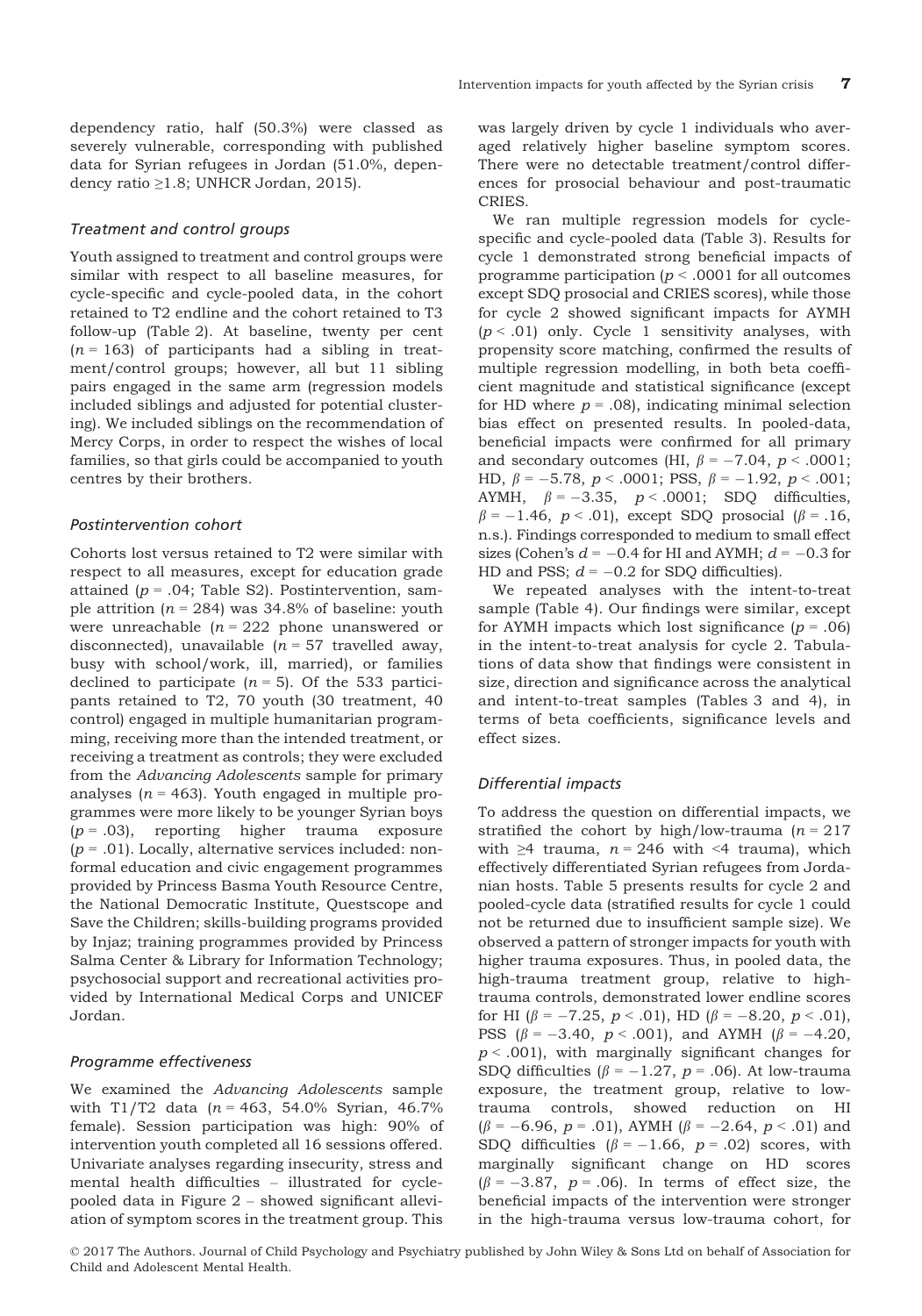|                                                                   |                      | Advancing Adolescents Cohort at postintervention (T2) |                                                           |               |                      | Advancing Adolescents Cohort at follow-up (T3) |                          |                 |
|-------------------------------------------------------------------|----------------------|-------------------------------------------------------|-----------------------------------------------------------|---------------|----------------------|------------------------------------------------|--------------------------|-----------------|
|                                                                   | $n = 463$<br>Overall | 194 (41.9%)<br>Control<br>$\mathbf{I}$<br>r           | $= 269$ (58.1%)<br>Treatment<br>n                         | p Value       | $n = 212$<br>Overall | 100 (47.2%)<br>Control                         | 112 (52.8%)<br>Treatment | p Value         |
| Demographics                                                      |                      |                                                       |                                                           |               |                      |                                                |                          |                 |
| Gender, female n (%)                                              | 216 (46.7)           | 86 (44.3)                                             | (30(48.3))                                                |               | 90 (42.5)            | 45 (45.0)                                      | 45 (40.2)                | $\frac{1}{6}$   |
| Nationality/refugee status, Syrian n (%)                          | 250 (54.0)           | 113 (58.2)                                            | 137 (50.9)                                                | 13            | 123 (58.0)           | 60 (60.0)                                      | 63 (56.3)                | 68              |
| Age (year)                                                        | 14.37 (1.69)         | 14.22 (1.64)                                          | 14.48 (1.72)                                              | $\Xi$         | 14.25 (1.73)         | 14.31 (1.69)                                   | 14.21 (1.77              | 66              |
| Trauma (N lifetime events)                                        | 3.80 (3.66)          | 3.83 (3.67)                                           | 3.77 (3.66)                                               |               | 4.09 (3.59)          | 4.37 (3.94)                                    | 3.85(3.24)               |                 |
| Education (highest grade, 0–12)                                   | 7.04(2.15)           | 6.86 (2.21)                                           | 7.18(2.10)                                                | 86<br>58      | 6.98(2.16)           | 6.9 (2.08)                                     | 7.05(2.24)               | 29000           |
| Household Wealth Index (n items)                                  | 7.88 (2.88)          | 7.97 (2.76)                                           | 7.81 (2.98)                                               | 58            | 7.67 (2.99)          | 7.67 (2.76)                                    | 7.66(3.19)               |                 |
| Household dependency ratio                                        | 1.10(1.22)           | (1.63)<br>1.97 (                                      | 1.82 (1.56)                                               | $\Xi$         | 1.01(1.10)           | 0.99(1.25)                                     | 1.02(0.94)               | 84              |
| Displacement from Syria (year), Syrians only                      | 2.78 (1.06)          | 2.84(1.11)                                            | (1.01)<br>2.73                                            | $\frac{3}{4}$ | (1.21)<br>2.85       | 2.84(1.25)                                     | (1.18)<br>2.85(          | 96              |
| Primary outcomes                                                  |                      |                                                       |                                                           |               |                      |                                                |                          |                 |
| Human Insecurity (HI)                                             | 63.97 (21.20)        | 64.76 (21.36)                                         | 63.40 (21.11)                                             | 50            | 65.49 (20.94)        | 65.47 (20.95)                                  | 65.51 (21.03)            | 78              |
| Human Distress (HD)                                               | 37.32 (20.52)        | 36.71 (19.50)                                         | 37.77 (21.26)                                             | .59           | 36.24 (19.91)        | 37.47 (20.56)                                  | 35.14 (19.32)            | 86              |
| Perceived Stress (PSS)                                            | 27.49 (6.27)         | 27.69 (5.44)                                          | 27.36 (6.82)                                              | 58            | 27.69 (6.24)         | 28.36 (5.65)                                   | 27.09 (6.70)             | $^{24}$         |
| Secondary outcomes                                                |                      |                                                       |                                                           |               |                      |                                                |                          |                 |
| Arab Youth Mental Health (AYMH)                                   | 34.10 (8.57)         | 34.18 (8.12)                                          | 34.04 (8.89)                                              | 78            | 33.89 (8.16)         | 34.99 (8.46)                                   | 32.91 (7.78)             | 47              |
| SDQ total difficulties                                            | 14.93 (6.13)         | 14.85 (5.90)                                          | 14.99 (6.29)                                              | 81            | 14.75 (5.77)         | 14.89 (5.73)                                   | 14.63 (5.84)             | $\overline{94}$ |
| SDQ prosocial                                                     | 8.21 (1.74)          | 8.18 (1.83)                                           | 8.24 (1.68)                                               | 68            | 8.32(1.65)           | 8.44 (1.61)                                    | 8.21 (1.68)              | 22              |
| Other outcomes                                                    |                      |                                                       |                                                           |               |                      |                                                |                          |                 |
| Post-traumatic CRIES                                              | 12.98 (12.81)        | 12.11 (12.60)                                         | 13.59 (12.94)                                             | 22            | 13.23 (12.23)        | 12.49 (12.29)                                  | 13.88 (2.20)             | 89              |
| p Value based on t-tests on means and chi-squares on frequencies; |                      |                                                       | Data are Mean (SD), unless otherwise indicated as $n$ (%) |               |                      |                                                |                          |                 |

Table 2 Sample characteristics at baseline for youth with pre/postintervention data, by treatment and wait-list control groups Table 2 Sample characteristics at baseline for youth with pre/postintervention data, by treatment and wait-list control groups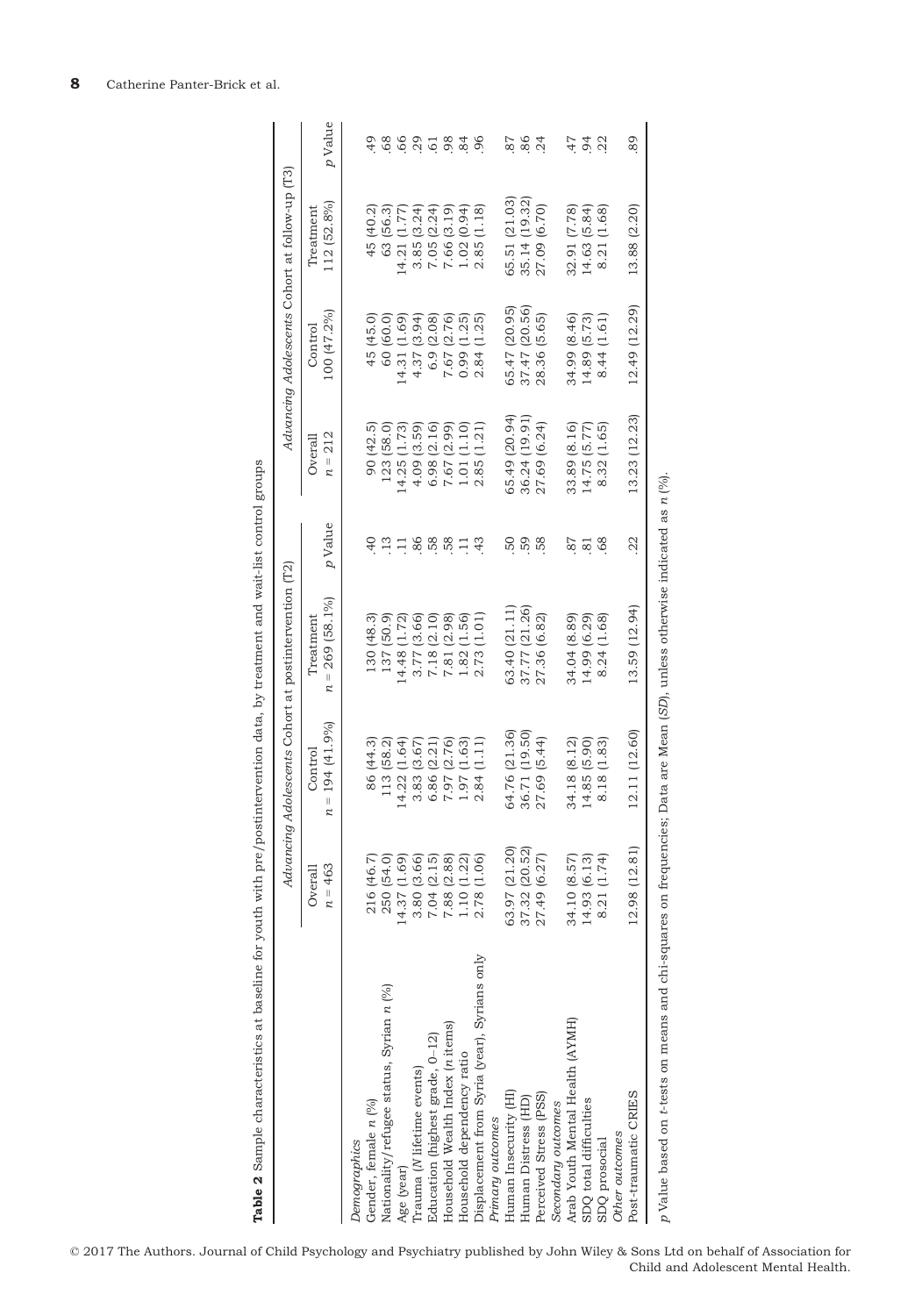

Figure 2 Primary health outcomes, pre/postintervention symptom scores ( $n = 463$ ). Significance levels are for differences across time, within treatment and within control groups

insecurity (Cohen's  $d = -0.46$  vs.  $d = -0.39$ ), distress ( $d = -0.41$  vs.  $d = -0.20$ ), PSS ( $d = -0.55$  vs.  $d = -0.19$ ) and AYMH ( $d = -0.54$  vs.  $d = -0.40$ ), but not for SDQ difficulties  $(d = -0.07 \text{ vs. } d = -0.39)$ . For primary outcomes (HI, HD, PSS), findings corresponded to medium effect sizes for high-trauma youth, and small-to-medium effect sizes for lowtrauma youth. For secondary outcomes, there were medium effect sizes for AYMH for both high- and lowtrauma youth, medium effect sizes for SDQ difficulties for the low-trauma youth, and no effects for SDQ prosocial scores.

We then ran extended models on programme modality (Table 6). All categories of programme modalities showed impacts, with strongest effects for sessions building technical and vocational skills relative to fitness activities or arts and crafts. Thus, youth who accessed sessions focused on technical skills (computer repairs, English language, first aid) showed significant reductions in endline HI, HD, PSS, AYMH and SDQ difficulties scores ( $p < .01$  to  $p < .001$ , relative to wait-list controls. Youth who accessed vocational skills (hairdressing, beautician training) showed significant reductions in HI, PSS and AYMH ( $p = .01$  to  $p < .001$ ), relative to controls. Youth who accessed programme sessions structured around fitness activities or arts and crafts showed improvements in one or two outcomes, particularly AYMH ( $p = .01$  for fitness,  $p = .03$  for arts and crafts), relative to controls, adjusting for baseline scores.

In all models, we noted that trauma exposures, but not age or gender, were robust, independent

predictors of endline symptom scores. We retained significant impacts when including a few significant interaction terms (AYMH, gender\*treatment/control,  $p = .047$ ; PSS, age\*treatment/control,  $p = .02$ , and trauma\*treatment/control,  $p = .01$ ; data not shown).

## Sustained effects at follow-up

Finally, we examined the cohort retained to follow-up assessment: T3 corresponded on average to 11 months after the end of the intervention (falling 14 months after cycle 1 and 7 months after cycle 2). We retained 302 participants, with 43.5% sample attrition ( $n = 231$ ) due to youth being unreachable  $(n = 135)$ , unavailable  $(n = 77)$  or families declining to participate  $(n = 19)$ . Participants retained to T3 were similar to those lost-to-follow-up with respect to age, gender, and study arm allocation; most were cycle 2 participants ( $n = 250, 82.5\%$ ), and most were Syrian refugees ( $n = 184, 60.7%$ ) who reported relatively less wealth ( $p = .001$ ), higher trauma exposure  $(p = .003)$ , and greater insecurity at baseline  $(p = .01)$  than youth lost-to-follow-up (Table S2).

To answer the question of sustained impact, we compared youth receiving Advancing Adolescents  $(n = 112)$  with those still wait-listed  $(n = 100)$  at T3: we excluded 90 youth who, as controls, had gained access to the intervention, or who, as treatment, had engaged in multiple humanitarian programming. These 90 youth were similar to youth retained for the analytical sample in all characteristics, except for higher trauma exposure ( $p = .04$ ). This ensured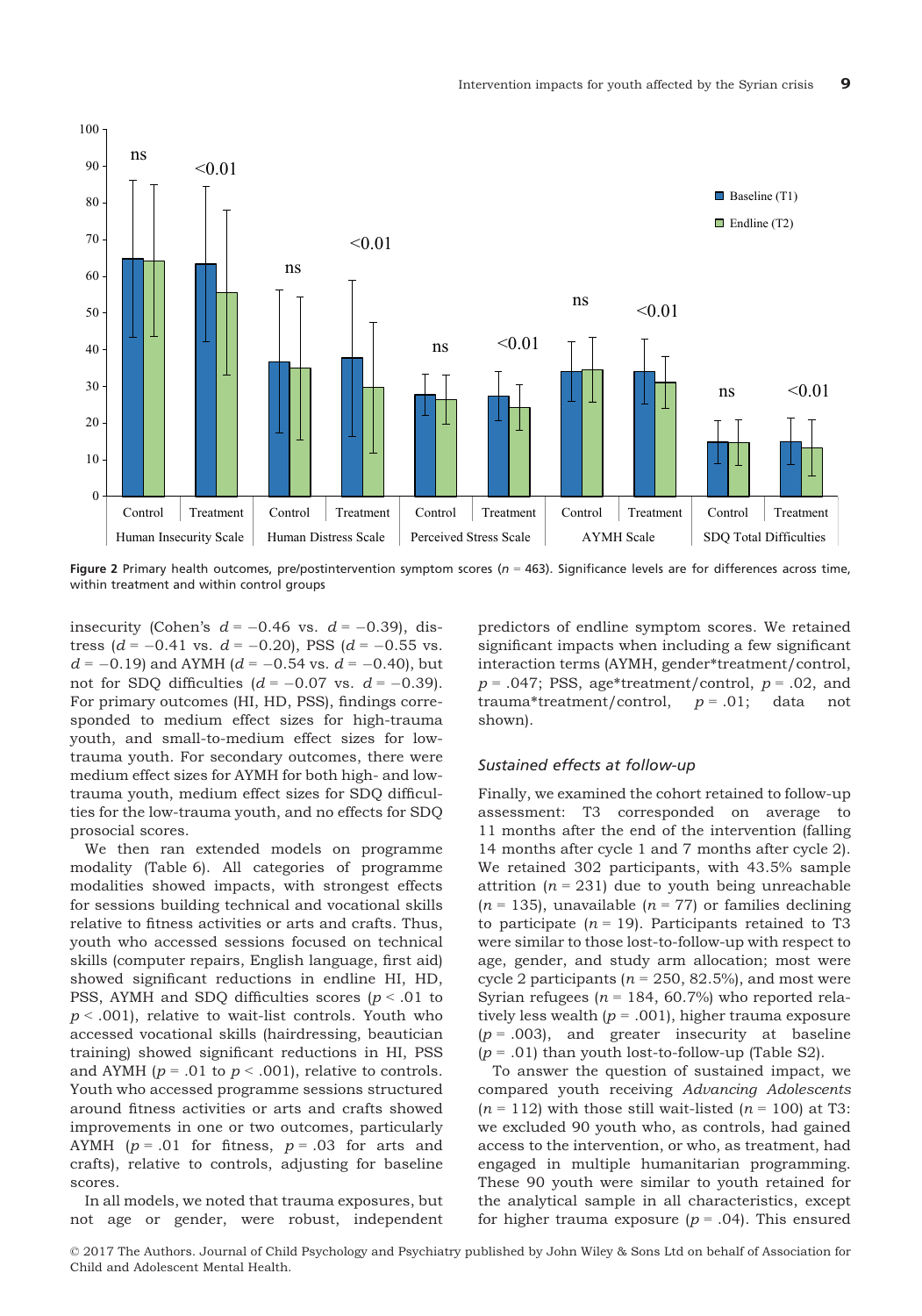|                                                     |          | Study cycle 1               |                 |                 |         | Study cycle 2           |                 |                   |         |                                      |          |           |
|-----------------------------------------------------|----------|-----------------------------|-----------------|-----------------|---------|-------------------------|-----------------|-------------------|---------|--------------------------------------|----------|-----------|
|                                                     |          | Experimental trial          |                 |                 |         | Randomized trial        |                 |                   |         | Pooled cycles 1 and 2                |          |           |
| Cohorts                                             |          | 95% CI                      | $\overline{a}$  | Value Cohen's d |         | 95% CI                  |                 | p Value Cohen's d | ≌       | 95% CI                               | p Value  | Cohen's d |
| Primary outcomes (regression models $1\text{--}3$ ) |          |                             |                 |                 |         |                         |                 |                   |         |                                      |          |           |
| Human Insecurity (HI)                               |          | $-17.24$ $(-24.19, -10.29)$ | 50001           | $-0.84$         | $-4.22$ | $(-8.65, 0.21)$         |                 | $-0.20$           | $-7.04$ | $(-10.90, -3.17)$                    | 0001     | $-0.40$   |
| Human Distress (HD)                                 | $-18.00$ | $(-25.10, -10.90)$          | 0001            | $-1.02$         | $-2.53$ | $(-6.04, 0.97)$         | 0.16            | $-0.14$           | $-5.78$ |                                      | 5000.5   | $-0.28$   |
| Perceived Stress (PSS)                              | $-5.61$  | $(-7.39, -3.84)$            | 0001            | $-1.11$         | $-0.84$ | $(-2.15, 0.48)$         | $\overline{21}$ | $-0.16$           | $-1.92$ | $(-9.02, -2.54)$<br>$(-3.05, -0.79)$ | 5001     | $-0.34$   |
| Secondary outcomes (regression models $+6$ )        |          |                             |                 |                 |         |                         |                 |                   |         |                                      |          |           |
| Arab Youth Mental Health (AYMH)                     | $-7.40$  | $(-9.93, -4.88)$            | 50001           | $-1.19$         | $-2.19$ | $(-3.71, -0.67)$        | ី់              | $-0.31$           | $-3.35$ | $(-4.68, -2.02)$                     | 0001     | $-0.44$   |
| SDQ total difficulties                              | $-4.95$  | $(-6.71, -3.19)$            | 0001            | $-1.10$         | $-0.38$ | $(-1.44, 0.67)$         | 48              | $-0.09$           | $-1.46$ | $(-2.42, -0.50)$                     | $50.5 -$ | $-0.23$   |
| SDQ prosocial                                       | 0.61     | $(-0.08, 1.29)$             | $\overline{08}$ | 0.65            | $-0.01$ | $(-0.37, 0.34)$         | $\overline{94}$ | $-0.04$           | 0.16    | $(-0.15, 0.47)$                      |          | 0.09      |
| Other outcomes (regression model $7$ )              |          |                             |                 |                 |         |                         |                 |                   |         |                                      |          |           |
| Post-traumatic CRIES                                |          | $-1.87$ $(-5.65, 1.91)$     | 33.             | $-0.10$         |         | $-0.56$ $(-3.05, 1.94)$ | 99.             | $-0.03$           | $-0.94$ | $(-3.07, 1.19)$                      | 39       | $-0.13$   |

Table 4 Programme impacts at postintervention (T2) for Intent-to-Treat youth versus wait-list controls (  $n = 533$ 

| $-3.58$<br>$-1.742$<br>$-0.42$<br>⋍<br>Cohen's d<br>$-0.83$ | Randomized trial        |                   |         |                    |                       |                                                         |                    |
|-------------------------------------------------------------|-------------------------|-------------------|---------|--------------------|-----------------------|---------------------------------------------------------|--------------------|
|                                                             |                         |                   |         |                    | Pooled cycles 1 and 2 |                                                         |                    |
|                                                             | 95% CI                  | p Value Cohen's d |         | ⋍                  | 95% CI                | p Value                                                 | Cohen's d          |
|                                                             |                         |                   |         |                    |                       |                                                         |                    |
|                                                             | $(-7.62, 0.47)$         |                   | $-0.17$ | $-6.06$            | $(-9.65, -2.46)$      |                                                         |                    |
| $-1.04$                                                     | $(-4.91, -1.43)$        | 8880              | $-0.11$ | $-4.68$<br>$-1.45$ | $(-7.66, -1.70)$      | $\frac{2}{3}$<br>$\frac{1}{3}$<br>$\frac{1}{3}$         | $-0.37$<br>$-0.26$ |
| $-1.13$                                                     | $(-1.65, 0.81)$         |                   | $-0.09$ |                    | $(-2.54, -0.36)$      |                                                         |                    |
|                                                             |                         |                   |         |                    |                       |                                                         |                    |
| $-1.21$                                                     | $(-2.86, 0.05)$         |                   | $-0.17$ |                    |                       | 5001                                                    | $-0.33$            |
| $-1.11$                                                     | $(-1.13, 0.78)$         |                   | $-0.05$ |                    |                       | $\overline{0}$ .                                        | $-0.19$            |
| $-0.04$<br>0.66                                             | $(-0.35, 0.27)$         |                   | $-0.04$ | 0.12               | $(-0.16, 0.40)$       | 39                                                      | $-0.07$            |
|                                                             |                         |                   |         |                    |                       |                                                         |                    |
| $-0.10$                                                     | $-0.64$ $(-2.96, 1.67)$ | 59                | $-0.04$ | $-0.95$            |                       | 36                                                      | $-0.23$            |
| $-1.41$<br>$-0.17$                                          |                         |                   | 0.81    |                    | $-2.53$<br>$-1.15$    | $(-3.82, -1.23)$<br>$(-2.04, -0.26)$<br>$(-2.97, 1.07)$ |                    |

Child and Adolescent Mental Health.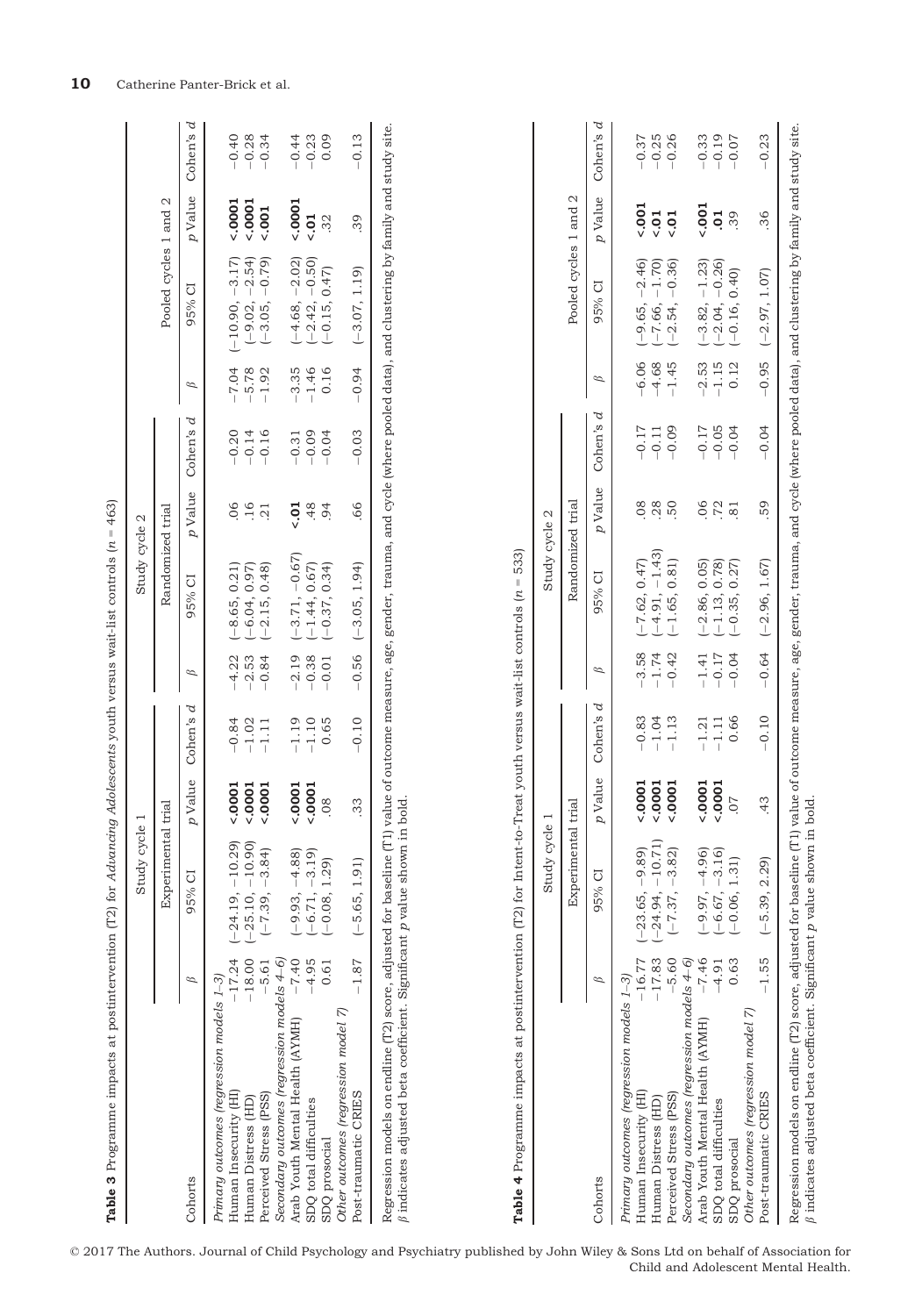Table 5 Programme impacts stratified by trauma exposure at postintervention (T2) for Advancing Adolescents youth versus wait-list controls ( **Table 5** Programme impacts stratified by trauma exposure at postintervention (T2) for Advancing Adolescents vouth versus wait-list controls (n-463)

|                                                                                                                                                                                        |         |                                                                         |                |              | Study cycle 2 |                                 |                 |              |         |                            |            | Pooled cycles 1 and 2 |         |                             |            |                                                                                                                                                                                                |
|----------------------------------------------------------------------------------------------------------------------------------------------------------------------------------------|---------|-------------------------------------------------------------------------|----------------|--------------|---------------|---------------------------------|-----------------|--------------|---------|----------------------------|------------|-----------------------|---------|-----------------------------|------------|------------------------------------------------------------------------------------------------------------------------------------------------------------------------------------------------|
|                                                                                                                                                                                        |         | Low-trauma exposure cohort                                              |                |              |               | High-trauma exposure cohort     |                 |              |         | Low-trauma exposure cohort |            |                       |         | High-trauma exposure cohort |            |                                                                                                                                                                                                |
| Cohorts                                                                                                                                                                                | $\beta$ | 95% CI                                                                  | Value<br>d     | Cohen's<br>d | $\beta$       | 95% CI                          | Value<br>đ      | Cohen's<br>ರ | $\beta$ | 95% CI                     | Value<br>p | Cohen's<br>ರ          | $\beta$ | 95% CI                      | Value<br>d | Cohen's<br>ರ                                                                                                                                                                                   |
| Human                                                                                                                                                                                  |         | $-4.01$ $(-10.40, 2.38)$<br>Primary outcomes (regression models $1-3$ ) | .22            | $-0.17$      | $-4.54$       | 10.8, 1.72)<br>Ï                | $-15$           | $-0.25$      | $-6.96$ | $(-12.48, -1.44)$          | ō          | $-0.39$               | $-7.25$ | $(-12.60, -1.90)$           | 50.5       | $-0.46$                                                                                                                                                                                        |
| Insecurity<br>Distress<br>Human<br>(HI)                                                                                                                                                | $-0.68$ | $(-5.33, 3.98)$                                                         | .78            | $-0.04$      | $-4.76$       | $(-9.97, 0.44)$                 | 70.             | $-0.28$      | $-3.87$ | $(-7.94, 0.20)$            | 06         | $-0.20$               | $-8.20$ | $(-13.28, -3.12)$           | 50.5       | $-0.41$                                                                                                                                                                                        |
| Perceived<br>Stress<br>(HD)                                                                                                                                                            | 0.49    | $(-1.15, 2.14)$                                                         | 55.            | 0.00         | $-2.48$       | $(-4.44, -0.53)$                | ō               | $-0.44$      | $-0.66$ | $(-2.12, 0.79)$            | 37         | $-0.19$               | $-3.40$ | $(-5.07, -1.74)$            | 5001       | $-0.55$                                                                                                                                                                                        |
| Arab Youth<br>Mental<br>$($ PSS $)$                                                                                                                                                    | $-1.81$ | Secondary outcomes (regression models $+6$ )<br>$(-3.76, 0.13)$         | 07             | $-0.30$      | $-2.71$       | $(-5.08, -0.33)$                | $\ddot{\circ}$  | $-0.35$      | $-2.64$ | $(-4.37, -0.91)$           | 50.5       | $-0.40$               | $-4.20$ | $(-6.26, -2.14)$            | 5001       | $-0.54$                                                                                                                                                                                        |
| SDQ total<br>(AYMH)<br>Health                                                                                                                                                          | $-0.50$ | $(-2.05, 1.06)$                                                         | .53            | $-0.17$      | $-0.46$       | .90, 0.97)<br>$\overline{\bot}$ | 52              | 0.00         | $-1.66$ | $(-3.03, -0.28)$           | So         | $-0.39$               | $-1.27$ | $(-2.62, 0.07)$             | 06         | $-0.07$                                                                                                                                                                                        |
| difficulties<br><b>SDO</b>                                                                                                                                                             | 0.11    | $(-0.38, 0.60)$                                                         | 65             | 0.04         | $-0.21$       | $(-0.71, 0.29)$                 | $\overline{40}$ | $-0.12$      | 0.38    | $(-0.05, -0.80)$           | 08         | 0.19                  | $-0.12$ | $(-0.56, 0.32)$             | <b>So</b>  | $-0.02$                                                                                                                                                                                        |
| Other outcomes (regression model 7)<br>Post-traumatic<br>prosocial<br>CRIES                                                                                                            | $-0.50$ | $(-4.66, 3.65)$                                                         | $\overline{8}$ | $-0.08$      | $-0.44$       | $(-3.42, 2.55)$                 | 77              | $-0.04$      | $-0.39$ | $(-2.84, 2.06)$            | .75        | $-0.09$               | $-1.43$ | $(-5.05, 2.20)$             | 44         | $-0.28$                                                                                                                                                                                        |
| sample size restrictions. High-trauma: four or more events; low-trauma: three or fewer events. <i>fi</i> indicates adjusted beta coefficient. Significant <i>p</i> value shown in bold |         |                                                                         |                |              |               |                                 |                 |              |         |                            |            |                       |         |                             |            | Regression models on endline (T2) score, adjusted for baseline (T1) value of outcome measures, age, gender, cycle (if pooled) and clustering by study site. Cycle 1 results unavailable due to |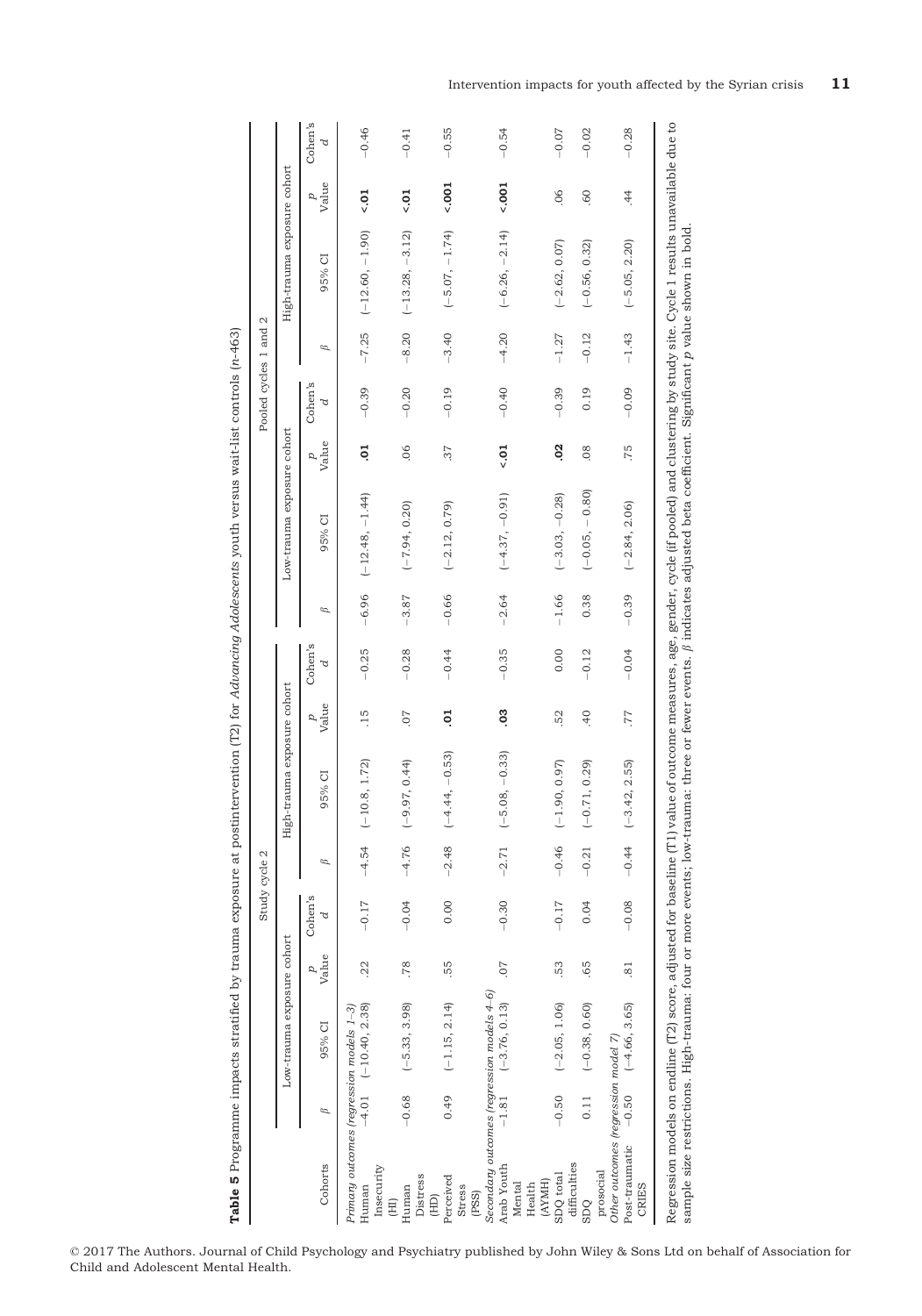|                                              |         | Fitness                  |                |         | Arts and crafts  |                |         | Vocational skills |                 |         | Technical skills  |               |
|----------------------------------------------|---------|--------------------------|----------------|---------|------------------|----------------|---------|-------------------|-----------------|---------|-------------------|---------------|
| Cohorts                                      |         | 95% CI                   | p Value        |         | 95% CI           | p Value        |         | 95% CI            | p Value         |         | 95% CI            | p Value       |
| Primary outcomes (regression models 1–3)     |         |                          |                |         |                  |                |         |                   |                 |         |                   |               |
| Human Insecurity (HI)                        |         | $-5.58$ $(-12.88, 1.73)$ | Ξ.             | $-6.01$ | (13.19, 1.17)    |                | $-7.92$ | $(-13.46, -2.39)$ |                 | $-7.14$ | $(-12.05, -2.22)$ | $\frac{1}{2}$ |
| Human Distress (HD)                          |         | $-4.64$ $(-12.12, 2.83)$ | .22            | $-7.96$ | $(13.76, -2.17)$ | ៑              | $-3.68$ | $(-7.87, 0.51)$   | 60              | $-7.52$ | $(-11.07, -3.97)$ | 5001          |
| Perceived Stress (PSS)                       |         | $-0.93$ $(-12.12, 2.83)$ | $\frac{32}{3}$ | 0.35    | $-13.76, -2.17$  | PZ.            | $-2.70$ | $(-7.87, 0.51)$   | $50 - 5$        | $-2.54$ | $[-11.07, -3.97]$ | 5001          |
| Secondary outcomes (regression models $+6$ ) |         |                          |                |         |                  |                |         |                   |                 |         |                   |               |
| Arab Youth Mental Health (AYMH) -2.92        |         | $(-5.23, -0.61)$         | ວຸ             | $-2.29$ | $(-4.32, -0.27)$ | <u>ဒ</u>       | $-3.30$ | $(-5.05, -1.55)$  | 5001            | $-4.10$ | $(-5.89, -2.31)$  | 5001          |
| SDQ total difficulties                       | $-2.17$ | $(-3.94, -0.40)$         | $\overline{c}$ | $-1.19$ | (2.55, 0.18)     | 80             | $-0.62$ | $(-1.79, 0.55)$   | $\overline{30}$ | $-2.24$ | $(-3.71, -0.77)$  | 50.5          |
| SDQ prosocial                                | 0.24    | $(-0.32, 0.80)$          | $\hat{A}$      | $-0.28$ | $(-0.80, 0.25)$  | 30             | 0.20    | $(-0.22, 0.61)$   |                 | 0.30    | $(-0.10, 0.69)$   |               |
| Other outcomes (regression model 7)          |         |                          |                |         |                  |                |         |                   |                 |         |                   |               |
| Post-traumatic CRIES                         |         | $-0.60$ $(-4.40, 3.21)$  |                | 1.36    | $(-2.41, 5.13)$  | $\frac{48}{3}$ | $-1.84$ | $(-4.65, 0.96)$   | $\overline{0}$  | $-1.24$ | $(-4.28, 1.79)$   | 42            |

that the Advancing Adolescents sample  $(n = 212)$ had comparable groups of youth receiving the intended treatment or no treatment. The corresponding intent-to-treat sample  $(n = 302)$  included all youth with follow-up data.

Trajectories for cycle-specific and pooled-cycle data indicated that symptom scores alleviated for both treatment and control groups over time (Figure S1). The overall trend was towards recovery. Regression modelling for the Advancing Adolescents sample (Table 7) confirmed that, relative to controls, significant programme impacts persisted for human insecurity  $(\beta = -10.03, p < .001)$  and distress  $(\beta = -5.37, p = .03)$ , adjusting for baseline symptom scores, age, gender, trauma exposure and programme implementation cycle. Effect sizes for insecurity ( $d = -0.42$ ) and distress ( $d = -0.31$ ) remained medium to small. Analyses for the intent-to-treat sample  $(n = 302)$  showed that youth randomized to the intervention group, as compared to youth assigned to the control group, showed sustained impacts for human insecurity  $(\beta = -6.09, p < .01)$ and a small effect size  $(d = -0.23)$ .

## **Discussion**

We studied the outcomes of a structured programme initiated to alleviate profound stress and enhance emotional and behavioural regulation in waraffected adolescents. The programme was a brief, scalable and replicable psychosocial intervention targeting a potential 'lost generation' impacted by the Syria crisis (Kurtz, 2016). It modelled several elements thought to be key features of successful MHPSS interventions: it offered a group-based programme, with emphasis on socially meaningful activities, delivered by well-trained providers, following specific mobilization and community engagement (Bangpan et al., 2017). Our findings indicate that the intervention led to improved psychosocial wellbeing for Syrian refugee and Jordanian hostcommunity 12–18 year-old adolescents eligible for humanitarian support, both girls and boys. Half our baseline sample (53.0%,  $n = 817$ ) reported high insecurity levels, responding "always" or "most of the time" to items on the Human Insecurity Scale. This compares to 63.9% of Palestinians in a study  $(n = 1,778)$  of the West Bank, East Jerusalem and Gaza (Barber et al., 2016). Relative to controls in pooled-cycle data, adolescents who completed the 8 week programme decreased Human Insecurity scores by 7.04 percentage points (CI  $-10.90$ , 3.17), with similarly substantial decreases on Human Distress and AYMH scores (Table 3). The HI, HD and AYMH are three screening tools designed for face validity, sensitivity and relevance to the region. The SDQ, however, has clinical validity: each 1-point increase in child-reported mental health difficulties increases the probability of clinicianassigned mental disorder (Goodman & Goodman,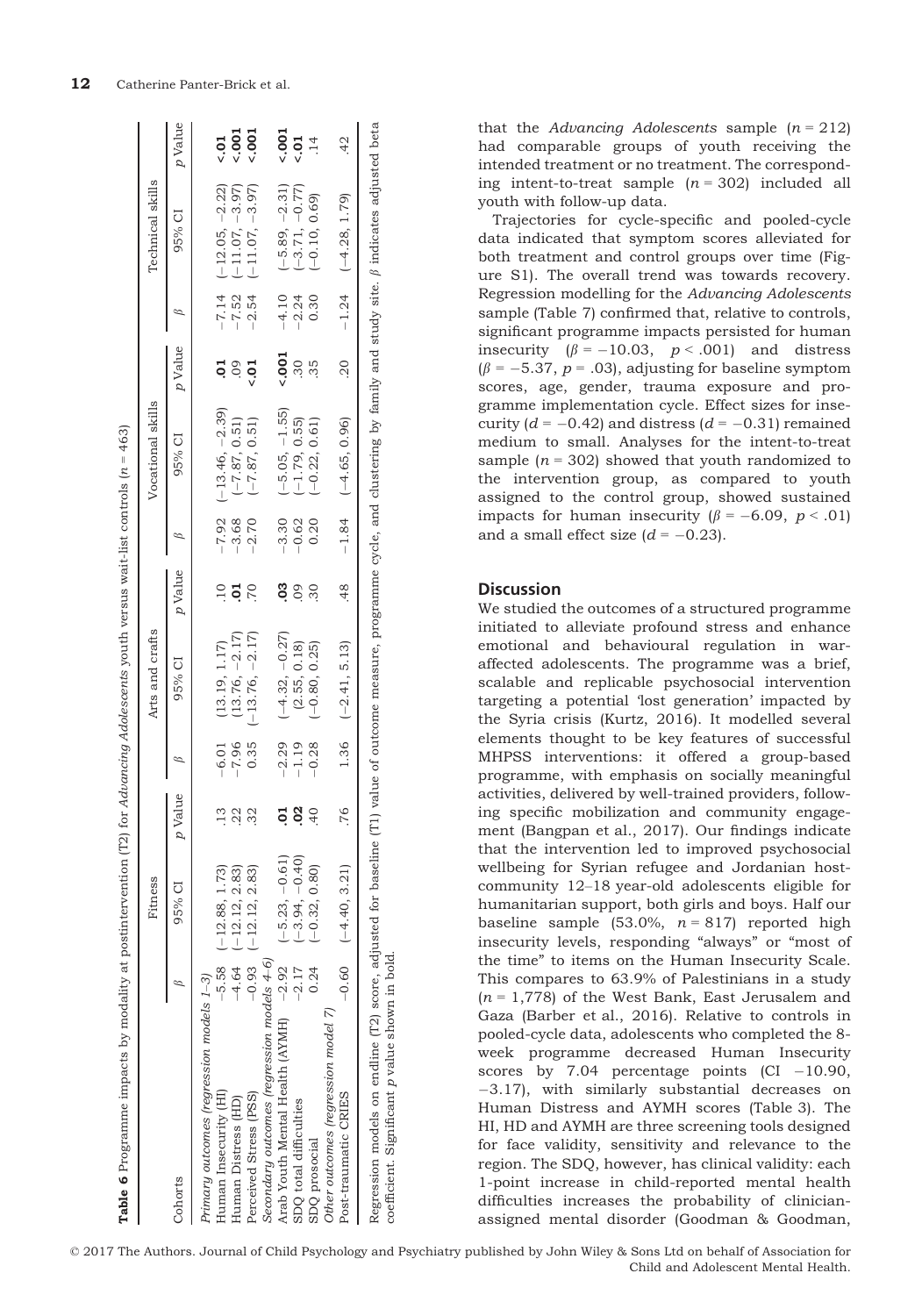|                                              |          | Advancing Adolescents sample at T3 |                 |             |            | Intent-to-Treat sample at T3 |               |             |
|----------------------------------------------|----------|------------------------------------|-----------------|-------------|------------|------------------------------|---------------|-------------|
|                                              |          | Pooled cycles 1 and 2              |                 |             |            | Pooled cycles 1 and 2        |               |             |
|                                              |          | 95% CI                             | p Value         | Cohen's $d$ | $^{\circ}$ | 95% CI                       | p Value       | Cohen's $d$ |
| Primary outcomes (regression models 1–3)     |          |                                    |                 |             |            |                              |               |             |
| Human Insecurity (HI)                        | $-10.03$ | $(-15.18, -4.88)$                  | 001             | $-0.42$     | $-6.09$    | $(-10.59, -1.58)$            | $50 - 5$      | $-0.23$     |
| Human Distress (HD)                          | $-5.37$  | $(-10.16, -0.58)$                  | $\overline{0}$  | $-0.31$     | $-2.71$    | $(-6.95, 1.53)$              | $\ddot{c}$    | $-0.12$     |
| Perceived Stress (PSS)                       | $-0.89$  | 1.53<br>$(-3.32,$                  | 47              | $-0.18$     | 0.23       | $(-1.86, 2.32)$              | 83            | $-0.01$     |
| Secondary outcomes (regression models $+6$ ) |          |                                    |                 |             |            |                              |               |             |
| Arab Youth Mental Health (AYMH)              | $-1.44$  | 0.60<br>$(-3.48,$                  | $\overline{11}$ | $-0.29$     | $-0.80$    | $-2.70, 1.10$                | $\frac{4}{1}$ | $-0.12$     |
| SDQ total difficulties                       | $-0.85$  | $(-2.31, 0.60)$                    | .25             | $-0.22$     | $-0.50$    | $-1.79, 0.78$                | $\ddot{4}$    | $-0.11$     |
| SDQ prosocial                                | $-0.38$  | $(-0.81, 0.05)$                    | $\overline{0}$  | $-0.25$     | $-0.22$    | $-0.58, 0.15$                | 24            | $-0.18$     |
| Other outcomes (regression model 7)          |          |                                    |                 |             |            |                              |               |             |
| Post-traumatic CRIES                         | $-0.86$  | $(-4.434, -2.71)$                  | 63              | $-0.02$     | 0.93       | $(-2.14, 4.00)$              | 55.           | 0.14        |

Intervention impacts for youth affected by the Syrian crisis  $13$ 

2009). Programme beneficiaries averaged SDQ difficulty scores that, while similar at baseline, were 1.46 points (CI  $-2.44$ ,  $-0.49$ ) lower than controls in models adjusted for trauma, age, gender and programme implementation cycle.

We looked to effect sizes to help evaluate the overarching question of programme effectiveness (how well does an intervention work, in a range of contexts?). Given our effect size  $(d = -0.4)$  for human insecurity, the average youth in the treatment group was 0.4 standard deviations below the average youth in the control group, thus showing fewer symptoms of insecurity than 66% of controls. For human distress  $(d = -0.3)$ , the average youth completing the intervention had a lower score than 62% of controls. These effects sizes thus suggest intervention impacts of substantive relevance in promoting wellbeing. Further, effect sizes were greater for youth exposed to 4 or more traumas, for all outcomes other than SDQ (Table 5).

Overall, our results suggest medium to small effect sizes  $(-0.4$  for HI and AYMH;  $-0.3$  for HD and PSS;  $-0.2$  for SDQ difficulties), equivalent or greater to observed impacts for comparable skills and activitybased interventions delivered to this age group in crisis settings (Jordans et al., 2009; Metzler & Ager, 2015; Tol et al., 2011). A global review of 'Child Friendly Spaces' (which engage youth in groupbased activities, including life skills, sports, arts/ folklore and vocational training) reported a wide range of impacts on psychosocial wellbeing (Ager, Metzler, Vojta, & Savage, 2013) and weighted average effect sizes of  $-0.2$  on outcomes such as AYMH and SDQ (Metzler, Savage, Yamano, & Ager, 2015). Small effect sizes were also reported for two-generation approaches delivering parenting and family skill training programs to displaced families (Annan, Sim, Puffer, Salhi, & Betancourt, 2016). In the context of a randomized control trial assessing psychotherapybased and activity-based interventions, significant improvements for depression severity were observed for group interpersonal psychotherapy but not for creative play; there were no effects for other outcomes assessing anxiety, conduct and function scores (Bolton et al., 2007). In their systematic review, Bangpan et al. (2017) were able to compare clinical and psychosocial interventions for young people in humanitarian crises: while good-quality evaluations of trauma-focused, cognitive behavioural therapy  $(n = 3)$  yield effect sizes averaging  $-2.21$  for PTSD,  $-1.76$  for emotional problems, and  $-1.20$  for conduct problems, good-quality evaluations of psychosocial interventions  $(n \leq 4)$  yield average effect sizes of  $-0.67$  for PTSD,  $-0.98$  for emotional problems and  $-0.45$  for conduct problems (Bangpan et al., 2017).

The literature thus reports varying programme impacts, reflecting intervention goals (Bolton et al., 2007), features of programmatic content, delivery and quality (Bangpan et al., 2017; Brown, de Graaff,

© 2017 The Authors. Journal of Child Psychology and Psychiatry published by John Wiley & Sons Ltd on behalf of Association for Child and Adolescent Mental Health.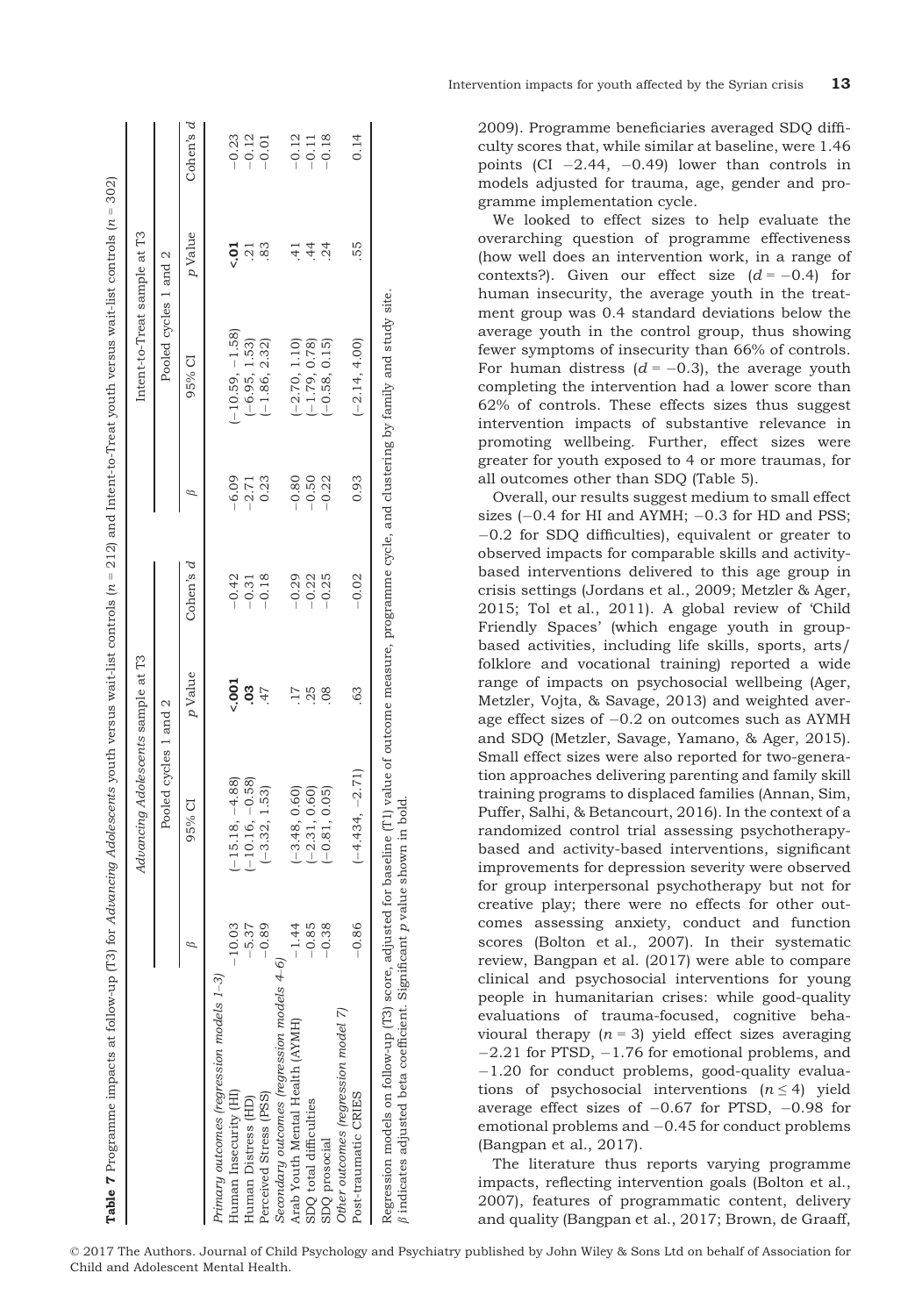Annan, & Betancourt, 2017), characteristics of targeted beneficiaries such as gender, trauma exposure, or social support, and differences in contextual factors such as levels of human insecurity (Ziadni et al., 2011). This underscores the value of identifying common practice elements of interventions that are 'active ingredients' for targeted change (Brown et al., 2017). It also underscores the importance of reporting differential effects for subgroups of participants (Das et al., 2016) with respect to gender, age, socioeconomic status and geographic settings, or as done in this study, with respect to trauma exposure as well as gender, age and cycle implementation.

Our results differed by programme implementation cycle: while both cycles demonstrate evidence of programme effect, impacts were muted in cycle 2. Such findings might be due to at least three variables: study design, participant characteristics and/ or implementation factors. First, in terms of study design, guaranteed funding allowed a randomized controlled design to be ethically implemented in cycle 2, but not cycle 1. Other studies of war-affected youth have also reported different results when evaluating the same behavioural intervention with open trials (Newnham et al., 2015) and randomized controlled trials (Betancourt et al., 2014). We conducted sensitivity analyses to reduce potential bias, improving comparability between treatment and controls (Durlak, 2008); these confirmed cycle 1 results. Second, with respect to participant characteristics, youth were prioritized for program access in terms of vulnerability and need, which Mercy Corps staff established on the basis of children's reported mental health difficulties and access to services. Relative to cycle 2, cycle 1 participants showed higher baseline scores ( $p < .001$ ) for Human Distress, AYMH, and SDQ difficulties, but similar trauma exposure and time since trauma. Having explicitly adjusted for baseline scores and programme cycle in pooled-data regression models, we believe that differential impact across cycles was driven by the higher baseline symptoms documented in cycle 1. Third, with respect to implementation, adaptation in the delivery of programme modalities and availability of alternative services are important – but often overlooked – factors potentially influencing effect sizes. We noted that Mercy Corps began with offering a larger number of programme modalities to enhance programme diffusion in cycle 1, and that alternative humanitarian services were more readily accessed by youth in cycle 2, reflecting increased donor funding in the humanitarian area.

Our primary analyses were based on an analytical cohort comparing treatment versus control groups, excluding youth accessing alternative humanitarian services and wait-listed youth receiving Advancing Adolescents before the end of study. As Durlak (1985) once emphasized: "Monitoring of comparison groups is important. It is often assumed incorrectly that controls do not receive any services, but this is

almost never the case [...] Child psychotherapy studies in which alternate conditions have received treatment have yielded mean effect sizes half as large in magnitude as those produced in true treatment versus control designs" (p. 329). In our study, we were able to monitor whether youth were exclusively or nonexclusively engaged in the Advancing Adolescents programme, and compare results based on the analytical and intent-to-treat samples. At 10 weeks postintervention (T2), we observed similar findings in size, direction and significance across the two samples (Tables 3 and 4), while at 11-month follow-up (T3), the sustained effects for the analytical cohort were attenuated in the intent-to-treat sample (Table 7). In our view, it is especially important for program evaluations to monitor the receipt of alternative services in areas of protracted conflict receiving an influx of humanitarian interventions. In Durlak's review of why implementation matters for assessing programme outcomes (p. 329), the monitoring of comparison groups helps to provide "a more accurate view of the value of a new intervention." Careful attention to questions of implementation science is increasingly required in mental health program evaluations in low-resource or conflict settings (Brown et al., 2017; Murray et al., 2014).

Importantly, findings indicate that adolescents with higher trauma exposure benefited most from programme participation, as shown by analyses for cohorts stratified by lifetime trauma (Table 4). Our threshold of trauma exposure (four or more events) reflects a population-specific experience of childhood adversity among Syrian refugees and host-community youth. As other studies have shown, experiencing this number of adverse childhood experiences has long-term consequences for human health and development (Felliti, 2002). Thus in WHO mental health surveys, clusters of childhood adversities predict not just the occurrence but also the onset of significant psychopathology in later adulthood (Kessler et al., 2010). Recent reviews of the biological consequences of violence also emphasize how toxic stress and multiple trauma experienced in childhood have likely cognitive, physiological and epigenetic consequences across generations (Leckman, Panter-Brick, & Saleh, 2014). Psychosocial support for those who experience multiple childhood adversities is thus a key priority for humanitarian policy and practice.

In contrast to measures of insecurity, distress and mental health difficulties, we found no discernable impacts for measures of post-traumatic stress reactions and prosocial behaviour, as compared to controls. Previous meta-analyses of MHPSS interventions for children exposed to trauma have shown heterogeneous results, especially for PTSD (Tol et al., 2011). Additional programming responses are required to address PTSD impairment within a coherent system of interventions for mental health and psychosocial support (Hassan et al., 2016;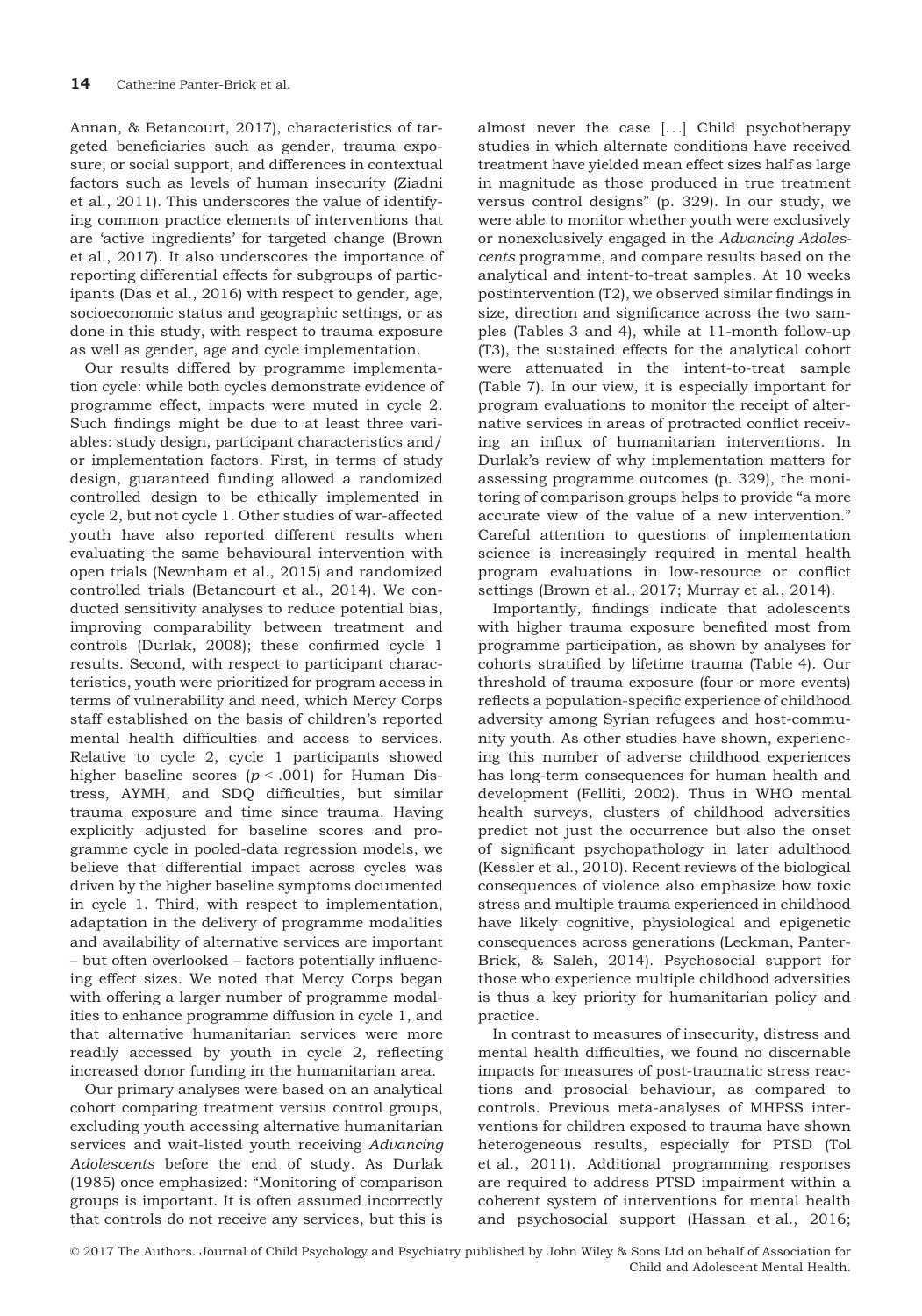Quosh et al., 2013). In turn, the lack of change in self-report SDQ prosocial scores may have been due to ceiling effects in baseline scores observed in this study, or to insufficient reliability of this subscale as noted elsewhere (Muris, Meesters, & van den Berg, 2003). Changes in prosocial behaviour may also require more than brief interventions using groupbased structured activities, such as sustained support at family and community level.

Although we found that the Advancing Adolescents programme has no discernable effects on prosocial behaviour, Mercy Corps' in-house evaluation did report positive impacts in terms of social networks and trust, perception of safety in their community, and confidence in the future (Kurtz, 2016). Specifically, participants reported an increase in the number of friends outside of their own community, and built trust within a diverse group of peers through programme activities that brought together small groups of young people in a safe environment to share ideas and accomplishments. These results were important "in light of the isolation and social tension affecting young people in Jordan, [given that] building connections and trust between Syrian and Jordanians is critical to reducing the tensions and the likelihood of violence between the groups" (Kurtz, 2016, 5). In focus group discussions with the families of participants, one father stated: "When we first arrived to Jordan, people would call me the Syrian. Now people call me Abu Mohammed and pay my house a visit," and another said: "my son has learned to accept others and avoid judgment" (Mercy Corps, 2016). Strengthening elements of social cohesion and social stability, however, is not necessarily the same as strengthening youth prosocial behaviour.

We found no consistent influence of gender and age across our broad range of outcomes, for programme sessions conducted in gender-specific and, where possible, age-differentiated groups. We did find evidence for stronger impacts for sessions that imparted technical and vocational skills, relative to fitness, arts and crafts (Table 6). One reason for this may have been that sessions based on technical and vocational skills were viewed as having potential socioeconomic benefit: in focus group discussions, families expressed strong preferences for training sessions that helped young people learn transferable skills (Mercy Corps, 2016). Accordingly, future evaluations might clarify whether offering a range of modalities constitutes a 'surface' adaptation, or is a 'pivotal' component of programme implementation (Durlak, 2008). This is especially important where humanitarian organizations adapt their programmes to improve sociocultural relevance and to reflect changing mandates. In Jordan for example, Mercy Corps recently expanded Advancing Adolescents to include parents in stress attunement training, and also incorporated this theoretical lens and structured, groupbased activities into humanitarian programming to counter violent extremism.

Finally, the follow-up (T3) data indicated that, at cohort-level, youth wellbeing improved over time, even in the absence of humanitarian programming. Specifically, we found sustained intervention effects for human insecurity (Table 7); for other outcomes, symptom alleviation occurred in both the intervention and the control groups. It is likely that while individual-level interventions work to accelerate processes of recovery and adjustment, additional family-level and community-level support are needed to secure longer term benefits (Ager & Metzler, 2017). Reducing 'latency to recovery' is important in meeting the humanitarian imperative to improve lives, alleviate suffering, and by extension, enable vulnerable youth to take up potential opportunities for educational and social advancement. However, the evaluation of sustained effects will require more frequent follow-up assessments. Small to moderate intervention impacts will likely diminish over time, especially in the absence of sustained programming aimed at improving familylevel circumstances.

The study had four main limitations. First, we evaluated two out of five cycles of programme implementation. For ethical reasons, we enlisted wait-listed participants as controls in cycle 1, randomized assignment to wait-listed controls in cycle 2, and analytically adjusted for study design. Propensity score matched sensitivity analyses for cycle 1 findings confirmed that results of multiple regression analyses were not biased by the potential noncomparability of intervention and control participants due to nonrandomized group assignment. Second, we did not assess variation in the quality of programme delivery, potentially an important predictor of impact (Metzler et al., 2015), and were only able to account for potential contamination across treatment and control groups through analytical strategy. Third, while we paid careful attention to variables such as wealth, education and displacement history, we did not measure family-level variables, such as parent support, likely to affect adolescent mental health trajectories (Betancourt & Khan, 2008; Betancourt, McBain, Newnham, & Brennan, 2013a; Jordans et al., 2009; Murphy, Rodrigues, Costigan, & Annan, 2017; Panter-Brick et al., 2009; Panter-Brick, Grimon, & Eggerman, 2014). Finally, current analyses are based on selfreports; however, time-series analyses of scalp hair cortisol, a physiological biomarker of chronic stress levels, corroborate self-reported data on intervention impacts (Dajani, Hadfield, van Uum, Greff, & Panter-Brick, under review).

#### Conclusions

There is a dearth of high-quality, multioutcome research evaluating mental health and psychosocial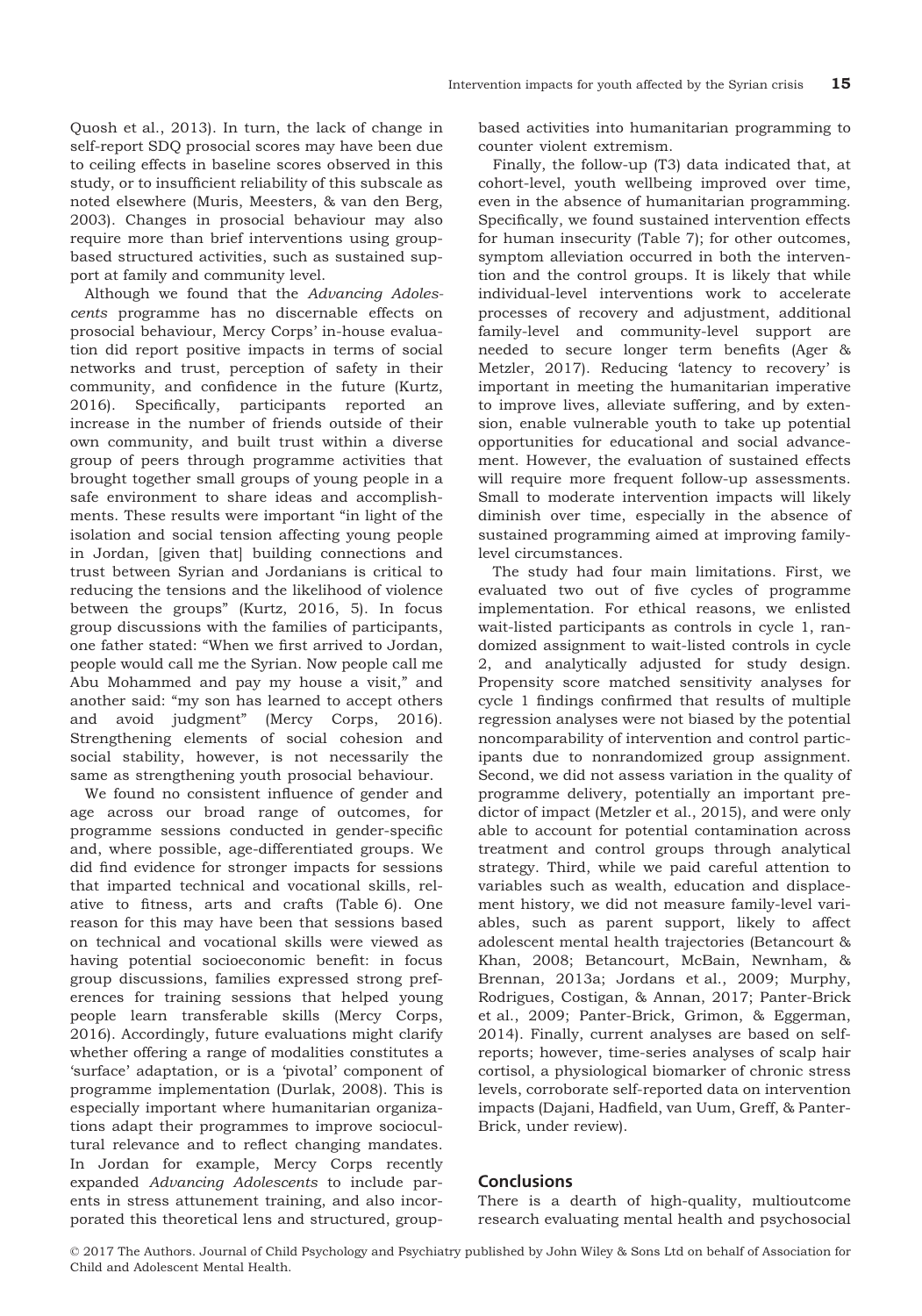interventions for children and adolescents in conflict settings, particularly in Middle Eastern contexts. The poor evidence base leads to a lack of credibility with respect to mental health treatment and prevention (Patel, 2014). We show that a skills and activitybased psychosocial intervention had positive impacts on adolescent wellbeing, a finding of relevance to humanitarian, scientific and policy concerns in resource-constrained settings. Thus Advancing Adolescents programme had beneficial impacts both on symptoms of insecurity and distress and on emotional and behavioural difficulties. We also show differential impacts on outcomes capturing human insecurity, distress and mental health, for youth with different levels of trauma exposure and childhood adversities. This has important implications for the design of humanitarian interventions seeking to improve child and adolescent developmental and health outcomes, and underscores the importance of providing scalable interventions to protect war-affected youth, especially those with multiple trauma exposures.

As discussed above, future health-related programme evaluation research conducted in conflictaffected settings will need to carefully document onthe-ground implementation, differential programme impacts, pivotal programme components and latency to recovery. Indeed, the field of dissemination and implementation science is one where it is vital to address questions of 'process' regarding how evidence-based interventions are put into practice (Brown et al., 2017; Murray et al., 2014). We found, for example, that local leadership was essential to the conduct of a randomized control trial: families consented to a random allocation to treatment and wait-list controls because the ultimate fairness of this study design was explained and endorsed by a Jordanian/Syrian scientist (RD), well-known and trusted in the area. Moreover, our program evaluation was initiated at the request of Mercy Corps, which meant that the study trial benefited from close collaboration between programme implementation and programme evaluation teams. The study trial was, however, financed and staffed independently from Mercy Corps; it came under the umbrella of a funding initiative that enabled partnerships between research and humanitarian organizations. Issues of trust, partnership, leadership and structured funding are among those that matter most for ensuring research and implementation in conflict settings.

The alleviation of distress, insecurity and mental health difficulties, through a scalable, technically feasible programme of structured group-based activities, helps fulfil the humanitarian mandate to reduce suffering. By incorporating features directed to stress attunement, it also informs several scientific goals: to build the evidence base for public health impacts in crisis settings (Blanchet et al., 2015), to alleviate the developmental and

intergenerational consequences of toxic stress (Garner & Shonkoff, 2012; Leckman et al., 2014; Shonkoff et al., 2012), and to mitigate the long-term clinical impacts of childhood adversities (Kessler et al., 2010). Psychosocial interventions have the potential to not only alleviate distress and insecurity, reducing the latency for recovery, but also to protect the developmental trajectories of youth facing the extreme disruption of protracted conflict and displacement. To achieve long-term benefits, however, interventions will need to enhance familial and structural support, as well as the individual and interpersonal support provided in current programming.

## Supporting information

Additional Supporting Information may be found in the online version of this article:

Figure S1. Symptom scores at three time-points for cycle-specific and pooled-cycle data for Advancing Adolescents. Significance levels are for differences across time, within treatment and within control groups.

Table S1. Correlations and internal consistency for baseline study variables and 7-day test–retest reliability with a separate sample.

Table S2. Baseline (T1) characteristics of youth lost versus retained to study.

Appendix S1. CONSORT Checklist.

## Acknowledgements

This research was funded by Elrha's Research for Health in Humanitarian Crises (R2HC) Programme (elrha.org/r2hc), which aims to improve health outcomes by strengthening the evidence base for public health interventions in humanitarian crises. The R2HC programme is funded equally by the Wellcome Trust and the UK Government. CPB, ME and AA designed the study, wrote the report and assessed all data, with input from other investigators. CPB, ME and RD pretested instruments, reviewed translations, trained staff and oversaw data collection. RD and CPB liaised with Mercy Corps representatives, managed the local field team and systematically checked all data. ME, SH and AS handled survey datasets and took responsibility for data analyses. The authors would like to thank Jane Macphail, Director of the Advancing Adolescents programme implemented in Jordan as part of the No Lost Generation initiative in the wider region; Noura Shaed, Natasha Shawarib and Jon Kurtz at Mercy Corps; and the field team affiliated to the organization Taghyeer, especially Dima Hamadmad, Ghufran Abydayyeh, Rahmeh Hyari and Sana'a Bakeer. The authors have declared that they have no competing or potential conflicts of interest.

## Correspondence

Catherine Panter-Brick, Department of Anthropology, Yale University, 10 Sachem Street, New Haven, CT 06511, USA; Email: Catherine.panter-brick@yale.edu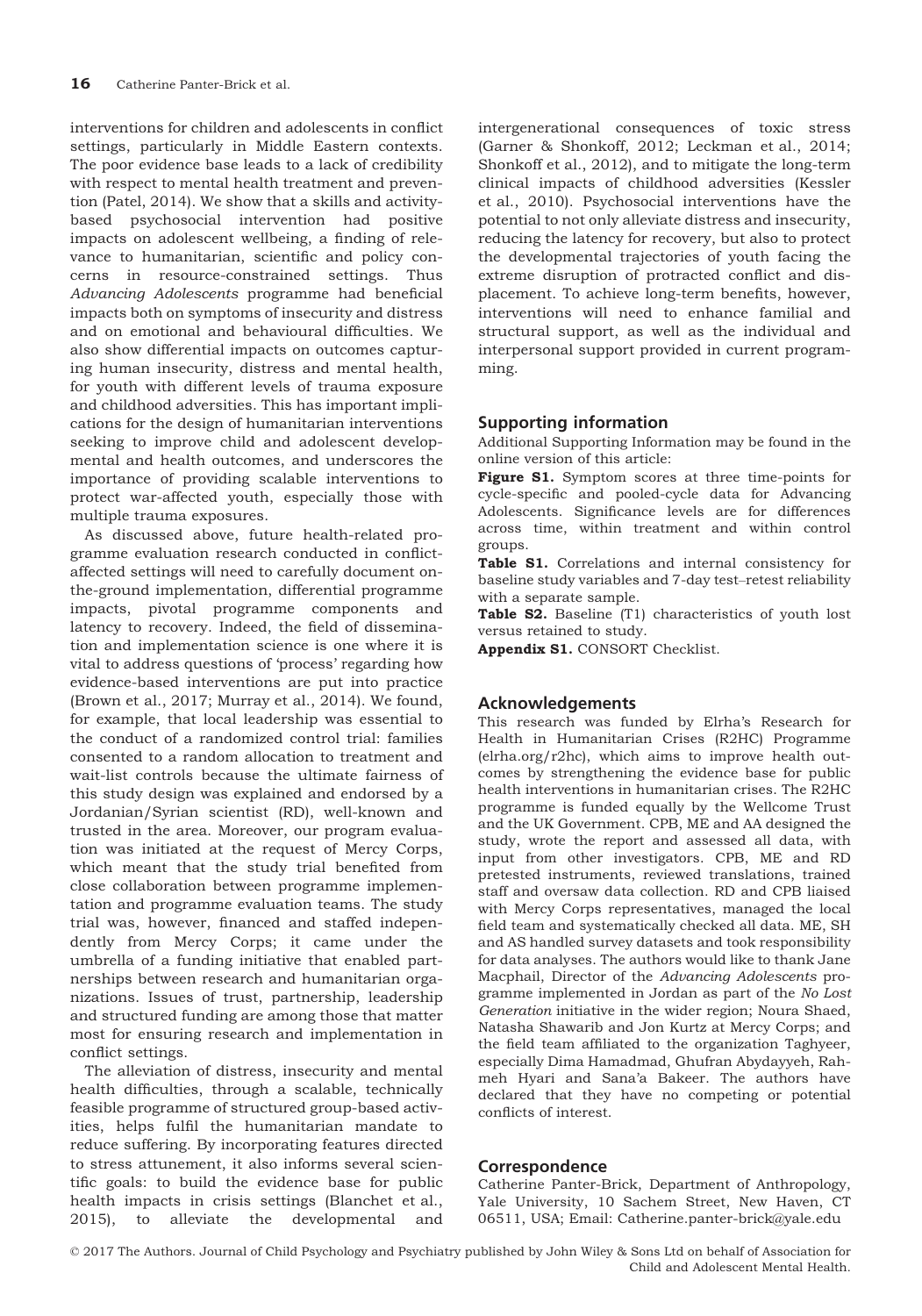## Key points

- Previous reviews have demonstrated the need to strengthen the evidence base on mental health and psychosocial interventions for children and adolescents in areas affected by armed conflict.
- In response to the Syria crisis, initiatives to prevent the loss of an entire generation to the harmful effects of war and forced displacement have been implemented. We evaluated a structured, 8-week psychosocial programme informed by a profound stress attunement framework targeted at refugee and host community adolescents.
- The intervention improved insecurity, distress and mental health difficulties, but not prosocial behaviour and post-traumatic stress reactions. Beneficial impacts were strongest for adolescents who had experienced four or more lifetime traumas.
- Youth in both treatment and control groups tended to improve over time. However, with respect to levels of insecurity, those engaged in the psychosocial intervention had sustained benefits relative to youth who did not.
- Robust evidence of health interventions can inform strategies to offset the long-term impacts of childhood adversities and protect the developmental consequences of youth facing the extreme disruption of protracted conflict and forced displacement.
- Future research in conflict-affected settings needs to carefully document programme implementation, differential intervention impacts and latency to recovery. It best achieves this through building strong partnerships.

#### References

- Ager, A., Ager, W., Stavrou, V., & Boothby, N. (2011). Interagency guide for the evaluation of psychosocial programming in humanitarian crises. New York: UNICEF.
- Ager, A., Burnham, G., Checchi, F., Gayer, M., Grais, R., Henkens, M., ... & Spiegel, P. (2014). Strengthening the evidence base for health programming in humanitarian crises. Science, 345, 1290–1292.
- Ager, A., & Metzler, J. (2017). Where there is no intervention: Insights into processes of resilience supporting war-affected children. Peace and Conflict: Journal of Peace Psychology, 23, 67–75.
- Ager, A., Metzler, J., Vojta, M., & Savage, K. (2013). Child friendly spaces: A systematic review of the current evidencebase on outcomes and impact. Intervention, 11, 133–147.
- Almadi, T., Cathers, I., Mansour, A., & Chow, C. (2012). An Arabic version of the perceived stress scale: Translation and validation study. International Journal of Nursing Studies, 49, 84–89.
- Almaqrami, M.H., & Shuwail, A.Y. (2004). Validity of the selfreport version of the strengths and difficulties questionnaire in Yemen. Saudi Medical Journal, 25, 592–601.
- Alyahri, A., & Goodman, R. (2006). Validation of the Arabic strengths and difficulties questionnaire and the development and well-being assessment. Eastern Mediterranean Health Journal, 12(Suppl. 2), S138–S146.
- Annan, J., Sim, A., Puffer, E., Salhi, C., & Betancourt, T. (2016). Improving mental health outcomes of Burmese migrant and displaced children in Thailand: A communitybased randomized controlled trial of a parenting and family skills intervention. Prevention Science, 18, 793–803.
- Bangpan, M., Dickson, K., Felix, L., & Chiumento, A. (2017). The impact of mental health and psychosocial support interventions on people affected by humanitarian emergencies: A systematic review humanitarian evidence programme. Oxford: Oxfam GB.
- Barber, B., McNeely, C., Allen, C., Giacaman, R., Arafat, C., Daher, M., ... & Belli, R. (2016). Whither the "children of the stone"? An entire life under occupation. Journal of Palestine Studies, 45, 77–108.
- Betancourt, T., & Khan, K. (2008). The mental health of children affected by armed conflict: Protective processes and pathways to resilience. International Review of Psychiatry, 20, 317–328.
- Betancourt, T., McBain, R., Newnham, E., Akinsulure-Smith, A., Brennan, R., Weisz, J., & Hansen, N. (2014). A behavioral intervention for war-affected youth in Sierra Leone: A randomized controlled trial. Journal of the American Academy of Child & Adolescent Psychiatry, 53, 1288–1297.
- Betancourt, T.S., McBain, R., Newnham, E., & Brennan, R. (2013a). Trajectories of internalizing problems in war-affected Sierra Leonean youth: Examining conflict and post-conflict factors. Child Development, 84, 455–470.
- Betancourt, T.S., Meyers-Ohki, S.E., Charrow, A.P., & Tol, W.A. (2013b). Interventions for children affected by war: An ecological perspective on psychosocial support and mental health care. Harvard Review of Psychiatry, 21, 70–91.
- Blanchet, K., Sistenich, V., Ramesh, A., Frison, S., Warren, E., Smith, J., ... & Roberts, B. (2015). An evidence review of research on health interventions in humanitarian crises. London: London School of Hygiene & Tropical Medicine, Harvard School of Public Health & Overseas Development Institute.
- Bolton, P., Bass, J., Betancourt, T., Speelman, L., Onuango, G., Clougherty, K., ... & Verdeli, H. (2007). Interventions for depression symptoms among adolescent survivors of war and displacement in northern Uganda: A randomized controlled trial. JAMA, 298, 519–527.
- Brown, F., de Graaff, A., Annan, J., & Betancourt, T. (2017). Annual Research Review: Breaking cycles of violence – a systematic review and common practice elements analysis of psychosocial interventions for children and youth affected by armed conflict. Journal of Child Psychology and Psychiatry, 58, 507–524.
- Dajani, R., Hadfield, K., van Uum, S., Greff, M., & Panter-Brick, C. (under review). Scalp hair cortisol in adolescents affected by the Syrian crisis: Trauma, insecurity, and humanitarian intervention impacts over time. Psychoneuroendocrinology.
- Das, J., Salam, R., Lassi, Z., Khan, M., Mahmood, W., Patel, V., & Bhutta, Z. (2016). Interventions for adolescent mental health: An overview of systematic reviews. Journal of Adolescent Health, 59, S49–S60.
- Dua, T., Barbui, C., Clark, N., Fleischmann, A., Poznyak, V., van Ommeren, M., ... & Saxena, S. (2011). Evidence-based guidelines for mental, neurological, and substance use disorders in low- and middle-income countries: Summary of WHO recommendations. PLOS Medicine, 8, e1001122.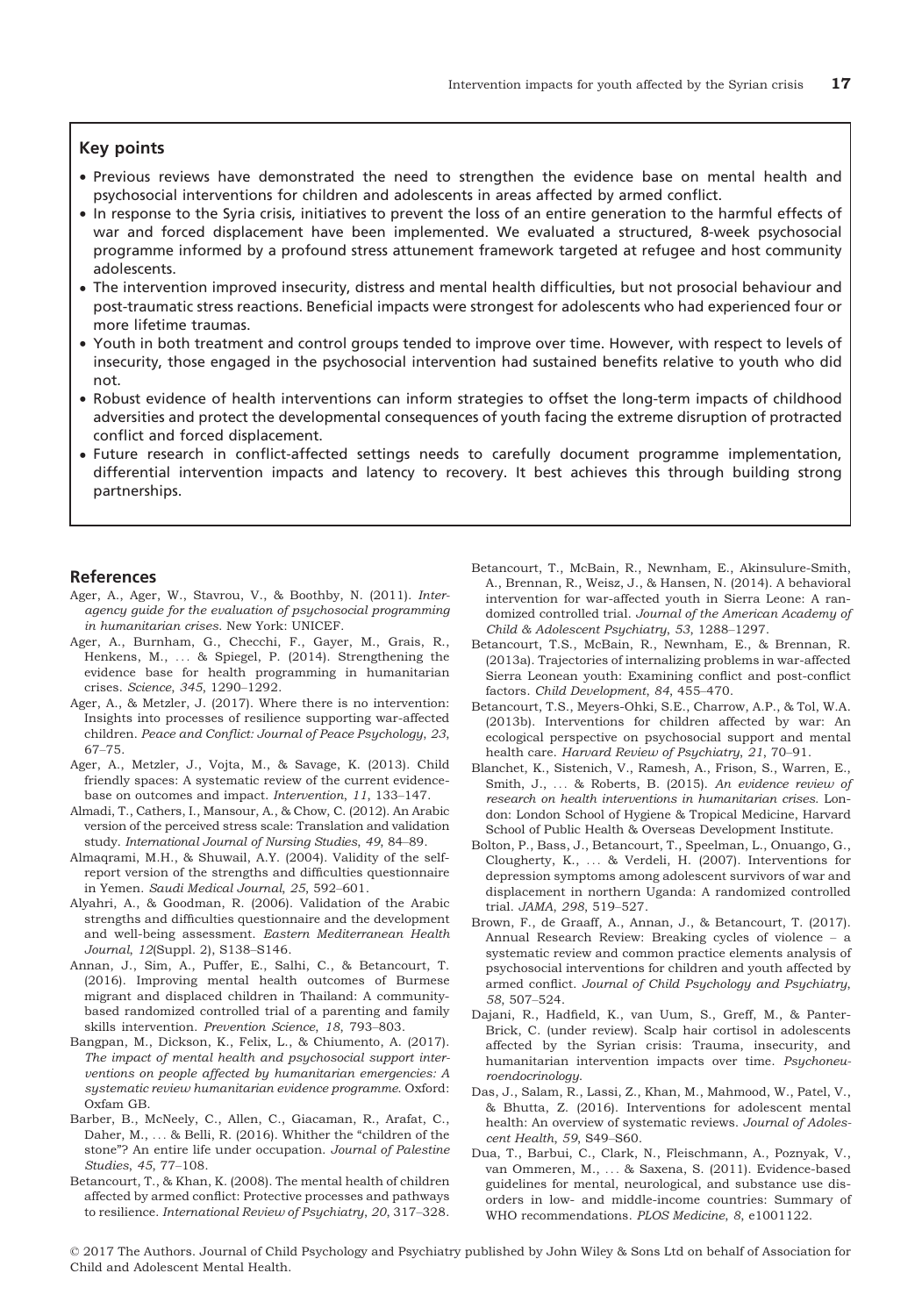- Durlak, J. (2008). Implementation matters: A review of research on the influence of implemetation on program outcomes and the factors affecting implementation. American Journal of Community Psychology, 41, 327–350.
- Ehntholt, K., & Yule, W. (2006). Practitioner review: Assessment and treatment of refugee children and adolescents who have experienced war-related trauma. Journal of Child Psychology and Psychiatry, 47, 1197–1210.
- Fazel, M., Reed, R., Panter-Brick, C., & Stein, A. (2011). Mental health of displaced and refugee children resettled in highincome countries: Risk and protective factors. Lancet, 379, 266–282.
- Felliti, V. (2002). The relation between adverse childhood experiences and adult health: Turning gold into lead. Permanente Journal, 6, 44–47.
- Garner, A.S., & Shonkoff, J.P. (2012). Early childhood adversity, toxic stress, and the role of the pediatrician: Translating developmental science into lifelong health. Pediatrics, 129, e224–e231.
- Garrido, M.M., Kelley, A.S., Paris, J., Roza, K., Meier, D.E., Morrison, R.S., & Aldridge, M.D. (2014). Methods for constructing and assessing propensity scores. Health Services Research, 49, 1701–1720.
- Giordano, F., Boerchi, D., Hurtubia, V., Maragel, M., Koteir, W., Yazbek, L., & Castelli, C. (2014). Risk and protection in mental health among Syrian children displaced in Lebanon. Paper presented at the Second World Congress on Resilience: From Person to Society. Timisoara, Romania.
- Goodman, A., & Goodman, R. (2009). Strengths and difficulties questionnaire as a dimensional measure of child mental health. Journal of the American Academy of Child and Adolescent Psychiatry, 48, 400–403.
- Hamayel, L., Ghandour, R., Abu Rmeileh, N., & Giacaman, R. (2014). Assessment of the psychosocial health status of adolescents 12–18 years old in the occupied Palestinian Territory: A cross sectional baseline survey. Birzeit, West Bank, Palestine: Institute of Community and Public Health, Birzeit University.
- Hassan, G., Ventevogel, P., Jefee-Bahloul, H., Barkil-Oteo, A., & Kirmayer, L. (2016). Mental health and psychosocial wellbeing of Syrians affected by armed conflict. Epidemiology and Psychiatric Sciences, 25, 129–141.
- Hundeide, K. (2013). An introduction to the ICDP Programme. Available from: [http://www.icdp.info/var/uploaded/2013/](http://www.icdp.info/var/uploaded/2013/04/2013-04-11_01-49-56_an_introduction_to_the_icdp_programme.pdf) [04/2013-04-11\\_01-49-56\\_an\\_introduction\\_to\\_the\\_icdp\\_pro](http://www.icdp.info/var/uploaded/2013/04/2013-04-11_01-49-56_an_introduction_to_the_icdp_programme.pdf) [gramme.pdf](http://www.icdp.info/var/uploaded/2013/04/2013-04-11_01-49-56_an_introduction_to_the_icdp_programme.pdf) [last accessed 15 May 2017].
- Imbens, G., & Lemieux, T. (2008). Regression discontinuity designs: A guide to practice. Journal of Econometrics, 142, 615–635.
- Jordans, M., Komproe, I., Tol, W., Kohrt, B., Luitel, N., Macy, R., & de Jong, J. (2010). Evaluation of a classroom-based psychosocial intervention in conflict-affected Nepal: A cluster randomized controlled trial. Journal of Child Psychology and Psychiatry, 51, 818–826.
- Jordans, M., Tol, W., Komproe, I., & de Jong, J. (2009). Systematic review of evidence and treatment approaches: Psychosocial and mental health care for children in war. Child and Adolescent Mental Health, 14, 2–14.
- Kessler, R., McLaughlin, K., Green, J., Gruber, M., Sampson, N., Zaslavsky, A., ... & Williams, D. (2010). Childhood adversities and adult psychopathology in the WHO World Mental Health Surveys. The British Journal of Psychiatry, 197, 378–385.
- Kurtz, J. (2016). Advancing adolescents: Evidence on the impact of psychosocial support for Syrian refugee and Jordanian adolescents. Portland, OR: Mercy Corps.
- Leckman, J., Panter-Brick, C., & Saleh, R. (2014). Human biological development and peace – Genes, brains, safety, and justice. In Strüngmann Forum Report (Ed.), Pathways to peace: The transformative power of children and families (pp. 95–128). Cambridge, MA: The MIT Press.
- Macphail, J., Niconchuk, M., & El-wer, N. (2017). Conflict, the brain, and community: A neurobiology-informed approach to resilience and community development. In R. Phillips, S. Kenny, & B. McGrath (Eds.), The Routledge handbook of community development perspectives from around the globe (pp. 340–357). London: Taylor & Francis Ltd.
- Mahfoud, Z., Abdulrahim, S., Taha, M., Harpham, T., El Hajj, T., Makhoul, J., ... & Afifi, R. (2011). Validation of the Arab Youth Mental Health scale as a screening tool for depression/anxiety for Lebanese children. Child and Adolescent Psychiatry and Mental Health, 5, 9. [https://doi.org/10.](https://doi.org/10.1186/1753-2000-5-9) [1186/1753-2000-5-9](https://doi.org/10.1186/1753-2000-5-9)
- Mercy Corps. (2014a). Advancing adolescents approach: resilience to keep adolescents safe, learning and valued – Lebanon, Jordan & Syria. Unpublished.
- Mercy Corps. (2014b). Advancing Adolescents: Getting Syrian refugee and host-community adolescents back on track. Portland, Oregon.
- Mercy Corps. (2016). NUBADER advancing the next generation: Final evaluation report. Unpublished.
- Metzler, J., & Ager, A. (2015). Evaluation of child friendly spaces: Ethiopia field study summary report.
- Metzler, J., Savage, K., Yamano, M., & Ager, A. (2015). Evaluation of child friendly spaces: An inter-agency series of impact evaluations in humanitarian emergencies. New York and Geneva: Columbia University Mailman School of Public Health and World Vision International.
- Muris, P., Meesters, C., & van den Berg, F. (2003). The Strengths and Difficulties Questionnaire (SDQ)—further evidence for its reliability and validity in a community sample of Dutch children and adolescents. European Child & Adolescent Psychiatry, 12, 1–8.
- Murphy, K.M., Rodrigues, K., Costigan, J., & Annan, J. (2017). Raising children in conflict: An integrative model of parenting in war. Peace and Conflict, 23, 46–57.
- Murray, L., Tol, W., Jordans, M., Sabir, G., Amin, A.M., Bolton, P., & Thornicroft, G. (2014). Dissemination and implementation of evidence based, mental health interventions in post conflict, low resource settings. Intervention, 12, 94–112.
- Newnham, E.A., McBain, R.K., Hann, K., Akinsulure-Smith, A.M., Weisz, J., Lilienthal, G.M., ... Betancourt, T.S. (2015). The youth readiness intervention for war-affected youth. Journal of Adolescent Health, 56, 606–611.
- No Lost Generation. (2016). No Lost Generation January– December 2016. Available from: [http://childrenofsyria.info/](http://childrenofsyria.info/2017/05/04/no-lost-generation-january-december-2016-update/) [2017/05/04/no-lost-generation-january-december-2016](http://childrenofsyria.info/2017/05/04/no-lost-generation-january-december-2016-update/) [update/: http://childrenofsyria.info/2017/05/04/no-lost](http://childrenofsyria.info/2017/05/04/no-lost-generation-january-december-2016-update/)[generation-january-december-2016-update/](http://childrenofsyria.info/2017/05/04/no-lost-generation-january-december-2016-update/) [last accessed 22 September 2017].
- Panter-Brick, C., Eggerman, M., Gonzalez, V., & Safdar, S. (2009). Violence, suffering, and mental health in Afghanistan: A school-based survey. Lancet, 374, 807–886.
- Panter-Brick, C., Grimon, M.-P., & Eggerman, M. (2014). Caregiver-child mental health: A prospective study in conflict and refugee settings. Journal of Child Psychology and Psychiatry, 55, 313–327.
- Panter-Brick, C., Hadfield, K., Dajani, R., Eggerman, M., Ager, A., & Ungar, M. (2017). Resilience in context: A brief and culturally-grounded measure in Syrian refugees and Jordanian host-community adolescents. Child Development. <https://doi.org/10.1111/cdev.12868>
- Patel, V. (2014). Rethinking mental health care: Bridging the credibility gap. Intervention, 12, 15–20.
- Punamäki, R.L., Palosaari, E., Diab, M., Peltonen, K., & Qouta, S.R. (2015). Trajectories of posttraumatic stress symptoms (PTSS) after major war among Palestinian children: Trauma, family-and child-related predictors. Journal of Affective Disorders, 172, 133–140.
- Quosh, C., Eloul, L., & Ajlani, R. (2013). Mental health of refugees and displaced persons in Syria and surrounding

<sup>©</sup> 2017 The Authors. Journal of Child Psychology and Psychiatry published by John Wiley & Sons Ltd on behalf of Association for Child and Adolescent Mental Health.